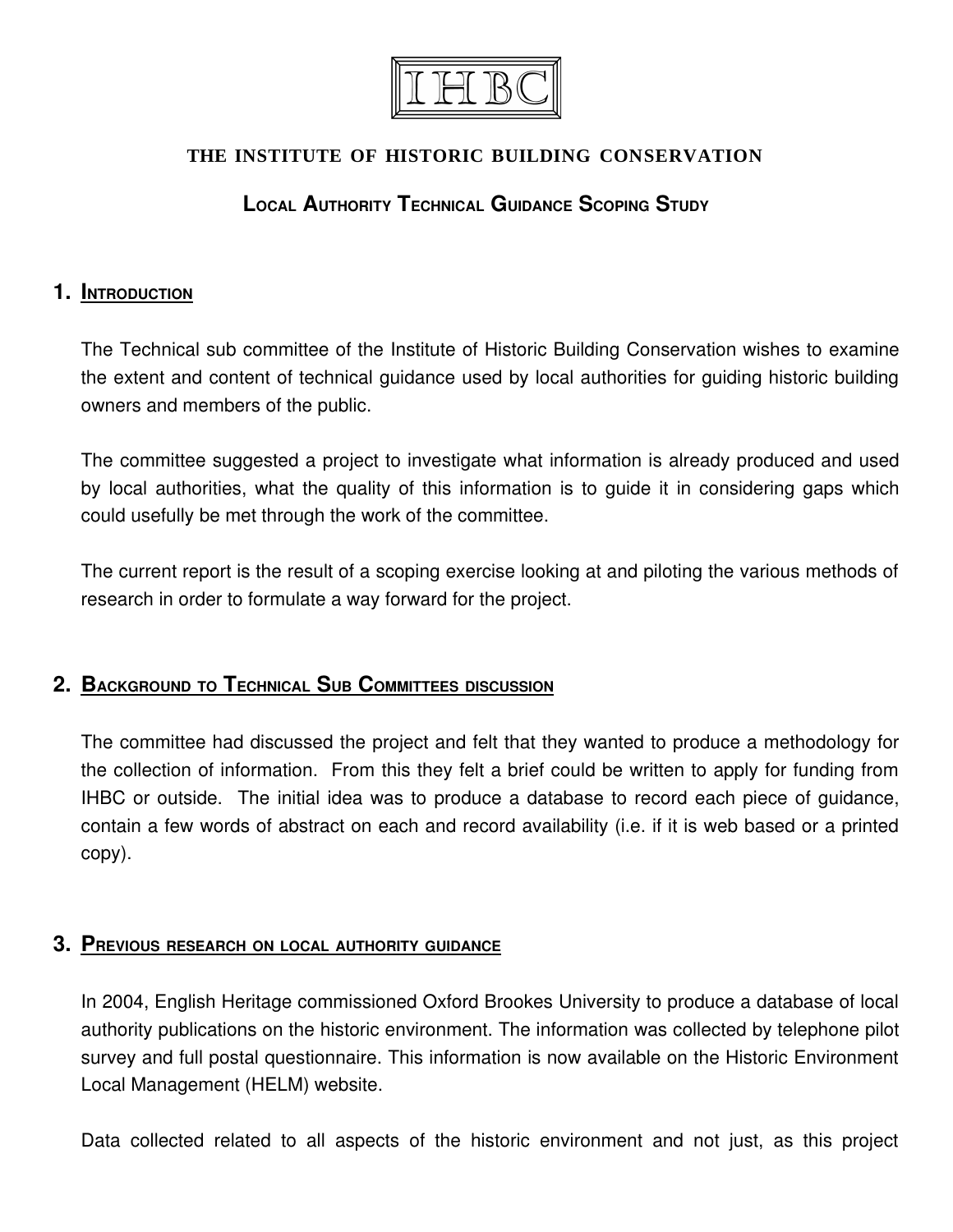requires, to technical publications. The EH research excluded site-specific guidance such as planning briefs or conservation area appraisals but did include a very wide variety of information on all aspects of conservation (conservation areas, planning permission, highways, general guidance etc). 155 authorities responded to the EH research (approximately 31% of the authorities in England). Of those responding the majority (79%) produced published guidance on historic environment matters. It would however appear that the production of technical quidance is considerably more limited.

## **4. DRAWING OUT TECHNICAL GUIDANCE FROM THE HELM GUIDANCE LIBRARY**

The HELM guidance library was examined and the technical guidance extracted from the lists. This was confined to those documents whose title clearly indicated it as technical guidance. Details were not collected of documents which were general guides for Listed Buildings and may contain some limited and basic technical information, unless the title indicates some technical content.

The list retrieved from HELM is attached at Appendix 1 and has been collated and grouped by subject area.

The subjects covered are broadly as one might predict; addressing common conservation issues rather than complicated technical issues which may only be rarely met by historic building owners and which do not warrant the time and resources to produce formal guidance.

The largest number of guidance documents (20) is on the repair of windows. There are a number of quides on brickwork repair (4), stonework (4), other qeneral repair (7), the selection of appropriate materials (5) and general roof repairs (9).) The use of lime is covered generally (4) and also specifically in repointing (17) or plaster and renders (6). There is some advice on specific materials such as roof materials (5) timber (4) and glass (2). A few authorities have tackled problem areas such as damp (1), structural problems (2) and building cleaning (1). Local vernacular conservation issues are also commonly dealt with such as earth structures (3) and thatching (8).

The information in the HELM guidance library although covering only a limited sample provides a good initial overview of the subject matter of technical guidance in frequent production. The actual guidance documents would need to be obtained and studied in order to assess its technical validity and competence.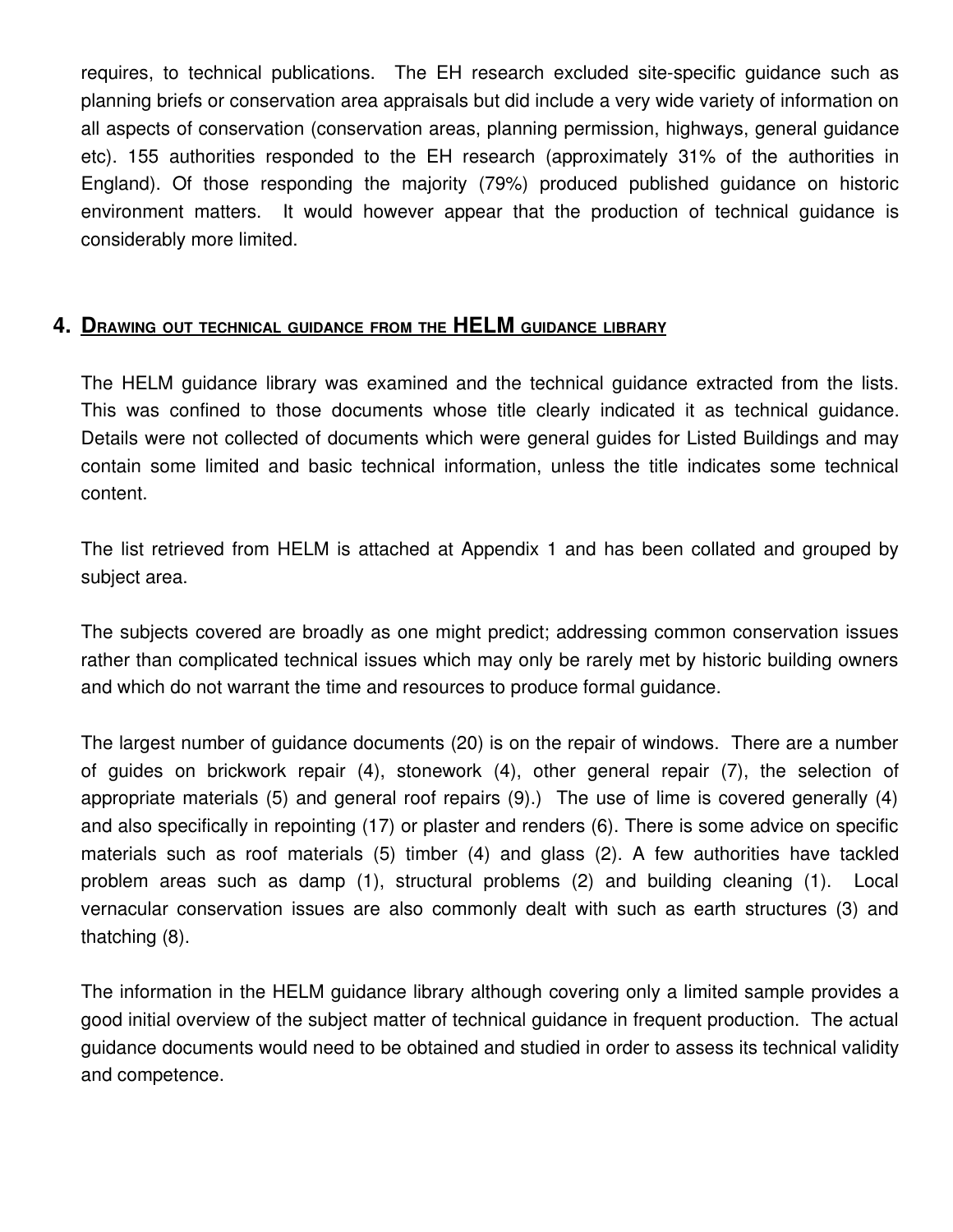### **5. WEB INTERROGATION – PILOT STUDY**

The simple approach to establishing the level of technical guidance produced could be to study the web sites of local authorities and look for guidance which is posted there.

In order to test this approach an initial 10% sample survey of local authority web sites in England was carried out. This included authorities in alphabetical order from Adur to Broxbourne. 40 web sites were integrated in depth taking care to find any sort of technical guidance. In the main general guidance on Listed Building legislation which might include some broad principles of conservation was discounted.

Of the 40 authorities studied none had specific technical advice displayed on their web site. Only two had any sort of technical guidance posted on the web site. Brighton and Hove has a leaflet on internal works to Listed Buildings which includes some guidance on fire protection ([http://www.brighton](http://www.brighton-hove.gov.uk/downloads/bhcc/localplan2001/11_SPGBH_Listed_Building_Interiors.pdf)[hove.gov.uk/downloads/bhcc/localplan2001/11\\_SPGBH\\_Listed\\_Building\\_Interiors.pdf\)](http://www.brighton-hove.gov.uk/downloads/bhcc/localplan2001/11_SPGBH_Listed_Building_Interiors.pdf) and Broadland has guidelines for good practice in grant aided work which includes some technical advice (The HELM guidance library includes a number of technical guides from Broadland which are not mentioned on the web site). (http://www.broadland.gov.uk/good\_practice\_notes\_-\_grant-aided\_work\_to\_historic\_buildings.pdf)

If this pattern were extrapolated out into all local authorities we would expect to find around 20 authorities produced something with a technical nature. This does not correlate especially closely with number of authorities producing technical guidance and providing details of it to HELM which was around 45.

This does not, of course prove the authorities do not have such guidance but it does demonstrate that few place them on their web site. This concurs with the results of the Oxford Brookes survey which concluded in 2005 that "At present very few authorities publish their guidance documents on the web, although the survey reveals that many propose to do so."

Thus it is likely that any further comprehensive web site survey would be likely to deliver only a few further results.

### **6. GENERAL INTERNET TRAWLING**

A series of Google searches were carried out using various combinations of keywords such as 'technical', '.gov.uk', 'historic building', 'guidance', 'leaflet', 'conservation', 'materials' etc.

During this trawl it also became clear that most of the authorities whose technical guidance showed up had already provided it to HELM. For example South Somerset District Council has an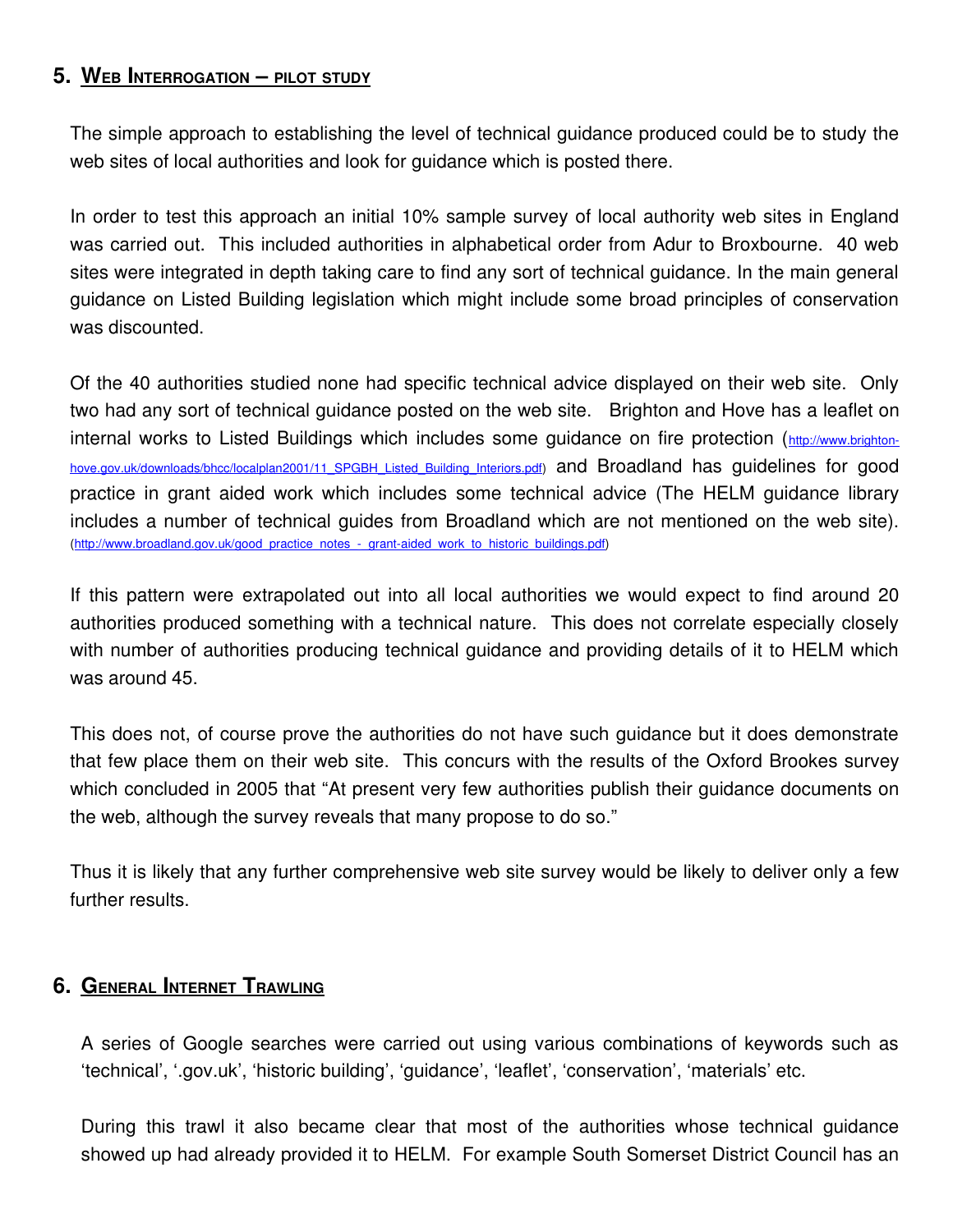extensive library of technical guidance on its web site including Care and repair of Stonework: Parts 1 and 2. Masonry Bees, Rainwater, Goods Part 1: Clean out your gutters and check your drains, Rainwater Goods Part 2: Care and Repair, Thatch in Somerset, Timber Windows: Improvements and Upgrades and Timber Windows: Maintenance and Repair.

## **7. CONSIDERING IHBC MEMBERS REQUESTS FOR TECHNICAL GUIDANCE**

The possibility should also be considered of simply asking the members of IHBC especially those in local authorities what specialist technical guidance they feel would be necessary.

There are a variety of relatively simple ways this could be done:

- Web site discussion
- Item in Context
- Mailing to all members
- Contact most members through email cascade through the branches.

Although such an approach is not likely to generate large numbers of responses it will generate those from members who really do feel a burning desire to see certain guidance.

To some extent the IHBC has already undertaken some of this work. In October 2006 IHBC with English Heritage undertook a telephone survey of all 363 local planning authorities in England to quantify conservation staffing in local planning authorities (English Heritage Project Number 5154, IHBC Project reference CP06/06). As part of the survey the IHBC Project Officer took the opportunity to ask a number of the respondents who were members of IHBC what their priorities were for research training and guidance from the IHBC.

Many of the responses suggested members wanted to see technical quidance on particular subjects:

- 'Thatch including a survey of the changing patterns in thatch.'
- 'Information about accredited specialists.'
- 'Sustainability especially in regards to the re-use of historic farm buildings.'
- 'Solar panels and sustainable energy'
- 'Technical guidance on damp proof courses.'

A number of members asked for general technical guidance which they could adapt for their own uses:

- 'Copyright free advice notes to adapt such as current example pd rights for micro wind generation - such as products, conservation issues, when to approve etc.'
- 'Practical guidance most useful.'
- 'Guidance on specific issues which authorities can use.'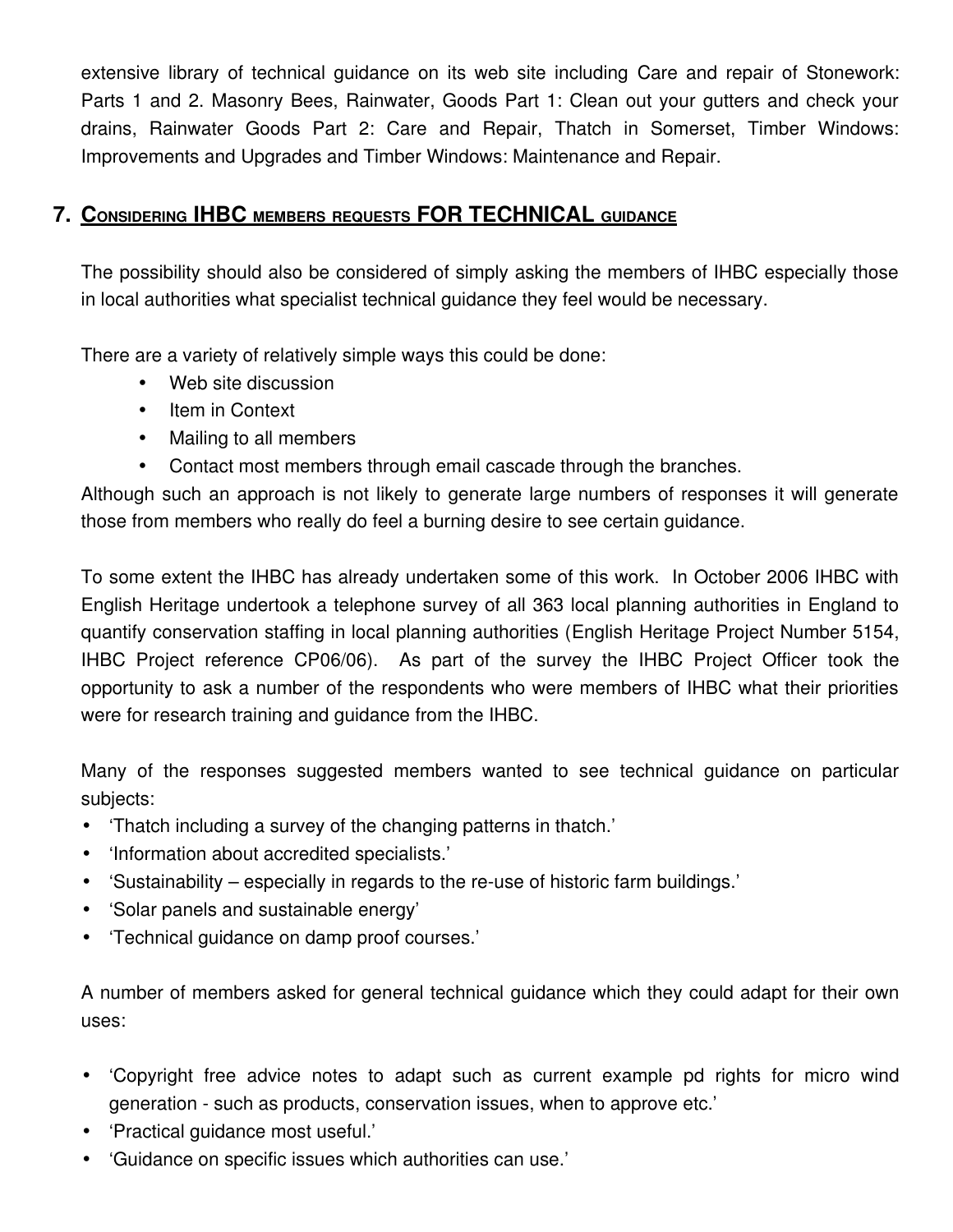Many members wanted guidance to be at a high technical level for them to use in their work rather than for the general guidance of the public

- 'Quite specialised and technical advice should assume a level of proficiency in the audience.'
- 'English Heritage has backtracked on their firm technical guidance i.e. Framing Opinions had good technical back up. It used to provide 2 sets of leaflets - one more technical. The issue around windows is constantly changing. EH focus is now high conservation and not applicable to most buildings. Lots of policy documents but not real guidance.'
- 'Any guidance document which is expressed to suit the needs of conservation officers'

Other general technical requests included:

- 'Web site which says how good products are in use legal problems.'
- 'Updates on approaches to practical problems –i.e. what is appropriate for use, current thinking, analysis of approach'
- 'Best practice of working alongside building control tips for creative thinking'

This strong support for technical guidance could be used to develop a programme of short new web based guidance documents.

In order to ensure all member's views are reflected it will be appropriate to canvas opinion from members in countries other than England before embarking on production of guidance.

### **8. GUIDANCE PRODUCED BY OTHER BODIES BUT AVAILABLE FOR LOCAL AUTHORITY USE**

Many local authorities chose not to produce technical guidance leaflets of their own but instead refer historic building owners to authoritative guides by national conservation bodies. Those most commonly used include:

- 1. Institute of Historic Building Conservation
	- a. French Drains by Ian Hume
	- b. Repair of Earth walled buildings by Robert Nother
	- c. A stitch in time (with SPAB)
- 2. Society for the Protection of Ancient Buildings
	- a. Repointing Stone & Brick Walling
	- b. The Control of Damp in Old Buildings
	- c. The Care and Repair of Thatched Roofs
	- d. Panel Infillings to Timber-Framed Buildings
	- e. The Repair of Timber Frames and Roofs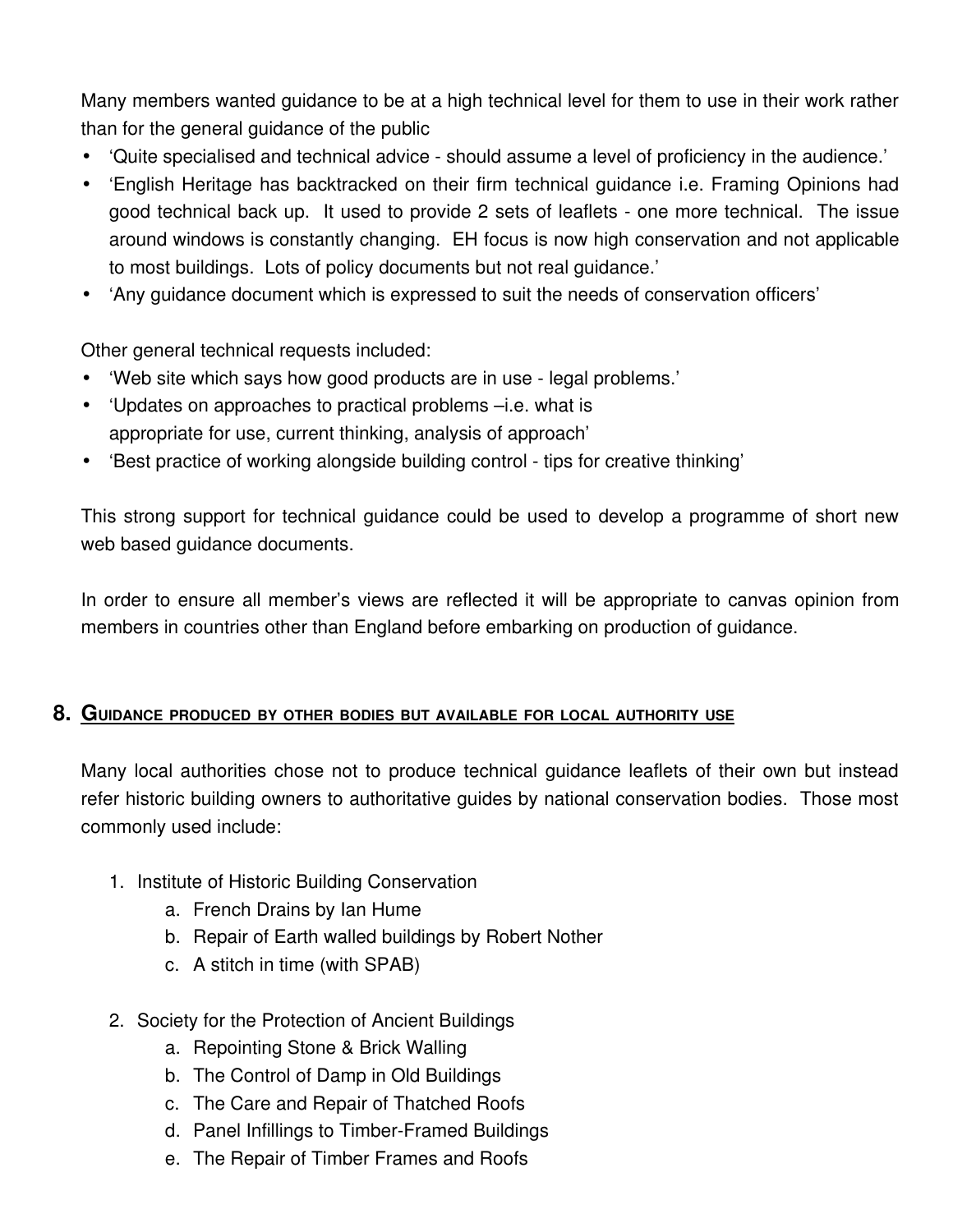- f. Timber Bellframes
- g. Care and Repair of Old Floors
- h. Care and Repair of Flint Walls
- i. Historic Building Controls and Grants
- 3. Victorian Society
	- a. Doors *A brief guide to the restoration and maintenance of Victorian and Edwardian doors*
	- b. Decorative Tiles *A brief guide to the restoration and maintenance of Victorian and Edwardian tiles*
	- c. Fireplaces *A brief guide to the restoration and maintenance of Victorian and Edwardian fireplaces*
	- d. Interior Mouldings *A brief guide to timber and plaster mouldings in Victorian and Edwardian interiors*
	- e. Wallcoverings *A brief guide to Victorian and Edwardian wallcoverings*
	- f. Cast Iron *A brief guide to decorative ironwork in Victorian and Edwardian houses*
	- g. Brickwork *A brief guide to Victorian and Edwardian brickwork*
	- h. Paintwork *A brief guide to paint colour and finishes in Victorian and Edwardian houses*
	- i. Timber Windows A brief guide to the care and repair of windows in Victorian and Edwardian houses
- 4. Georgian Group
	- a. Windows
	- b. Brickwork
	- c. Paint
	- d. Wallpaper
	- e. Mouldings
	- f. Metal and Ironwork
	- g. Roofs
	- h. Floors
	- i. Stonework
	- j. Curtains and blinds

It is also possible to buy off the peg technical guidance for customization. For example Cathedral Communications produce a number of guidance leaflets which can be purchased and customized by local authorities. Those of a technical nature include:

1. Pointing with Lime Mortars by Jane Schofield. *8 pages, 5 illustrations.* This guide provides a practical introduction to the use of lime, explaining why it is essential to historic and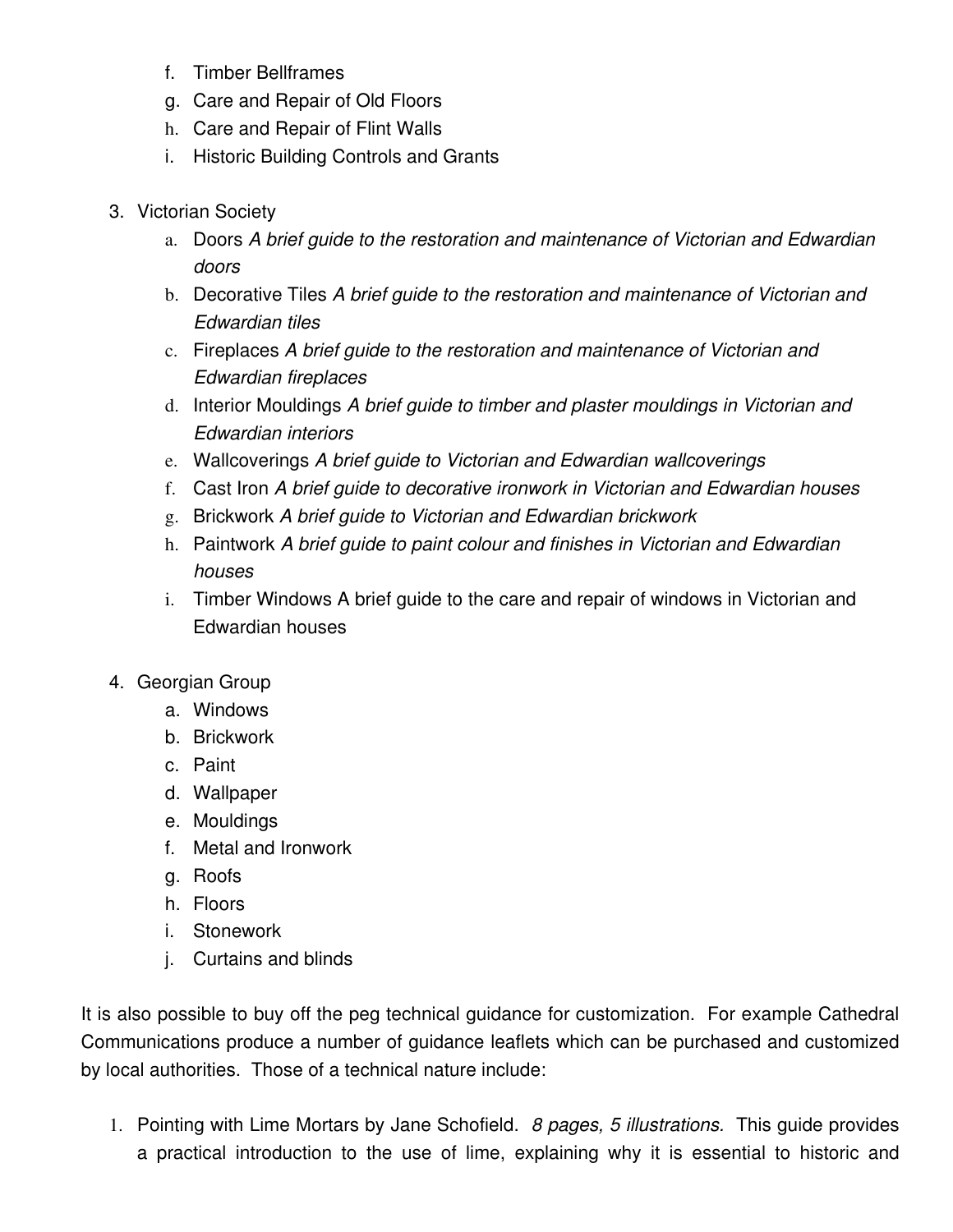traditional buildings and how it should be used for pointing masonry.'

2. Conservation and Renewal of Timber Windows by David Wrightson. *12 pages, 15 illustrations.* 

#### **7. OPTIONS APPRAISAL FOR FURTHER SURVEY**

### **i. Full web interrogation**

### **Assessment of potential**

• From the pilot survey results it is likely that any further comprehensive web site survey would be unlikely to deliver substantial results.

#### **Resources**

• Further web interrogation will take around six days. Following collection of details each authority will need to be contacted to acquire copies of their guidance. This will take around 2 days further.

### **Recommendations**

• *From the pilot survey results it is likely that any further comprehensive web site survey would be unlikely to deliver substantial results and it is not recommended that this is pursued.*

### **ii. Contact each authority individually and ask them to send copies of guidance**

### **Assessment of potential**

It is likely that the return rate would be only around that received by HELM (31%). An increase in this return rate would require considerable chasing of responses. It is possible this may not add to the body of information already available. This option is unlikely to produce a result which reflects the resource input unless external funding is available. If this option is to be pursued external funding needs to be obtained.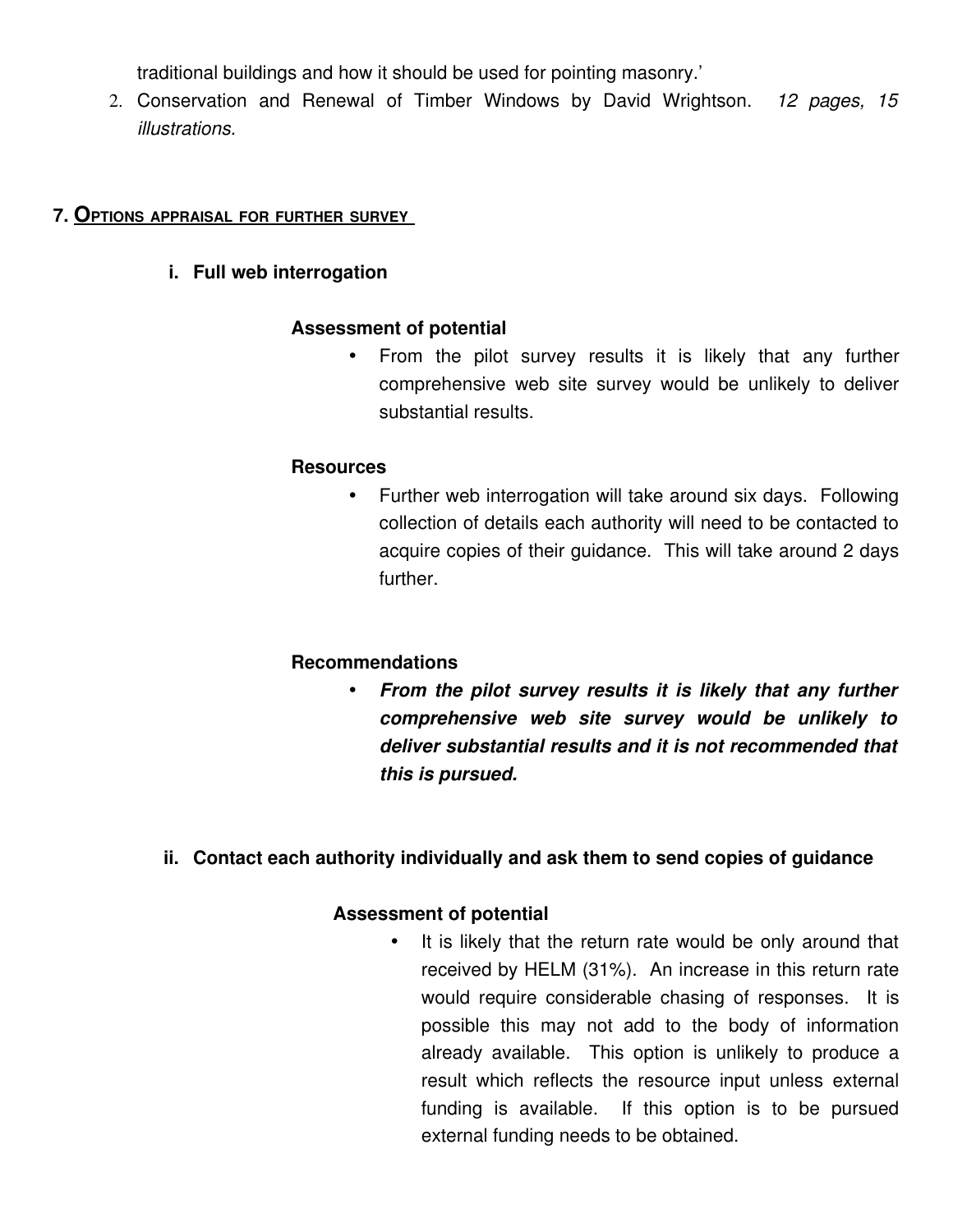#### **Resources**

• Survey and collection is likely to take around ten days and postage costs.

#### **Recommendations**

- *Consider possibility of seeking funding from outside bodies such as English Heritage*
- *Do not pursue with IHBC funds alone*

### **iii. Use existing knowledge obtained during this study as a substantial sample**

### **Assessment of potential**

- The existing sample carried out for this report has given a broad understanding of the type of technical guidance available.
- In order to extend this research it may be appropriate to collect each of the already available documents from the authority.

### **Resources**

- This survey is already complete for use of base data
- The collection of each document already known about for assessment will take a further two days

### **Recommendations**

- *This option having, to a greater extent, already been carried out, will provide some base line information which can be considered immediately. Use existing information combined with other available information (technical aspects of HELM guidance library, views of IHBC members etc) to develop a programme of guidance production*
- **iv. Collect views of IHBC members in local authorities about their requirements for guidance.**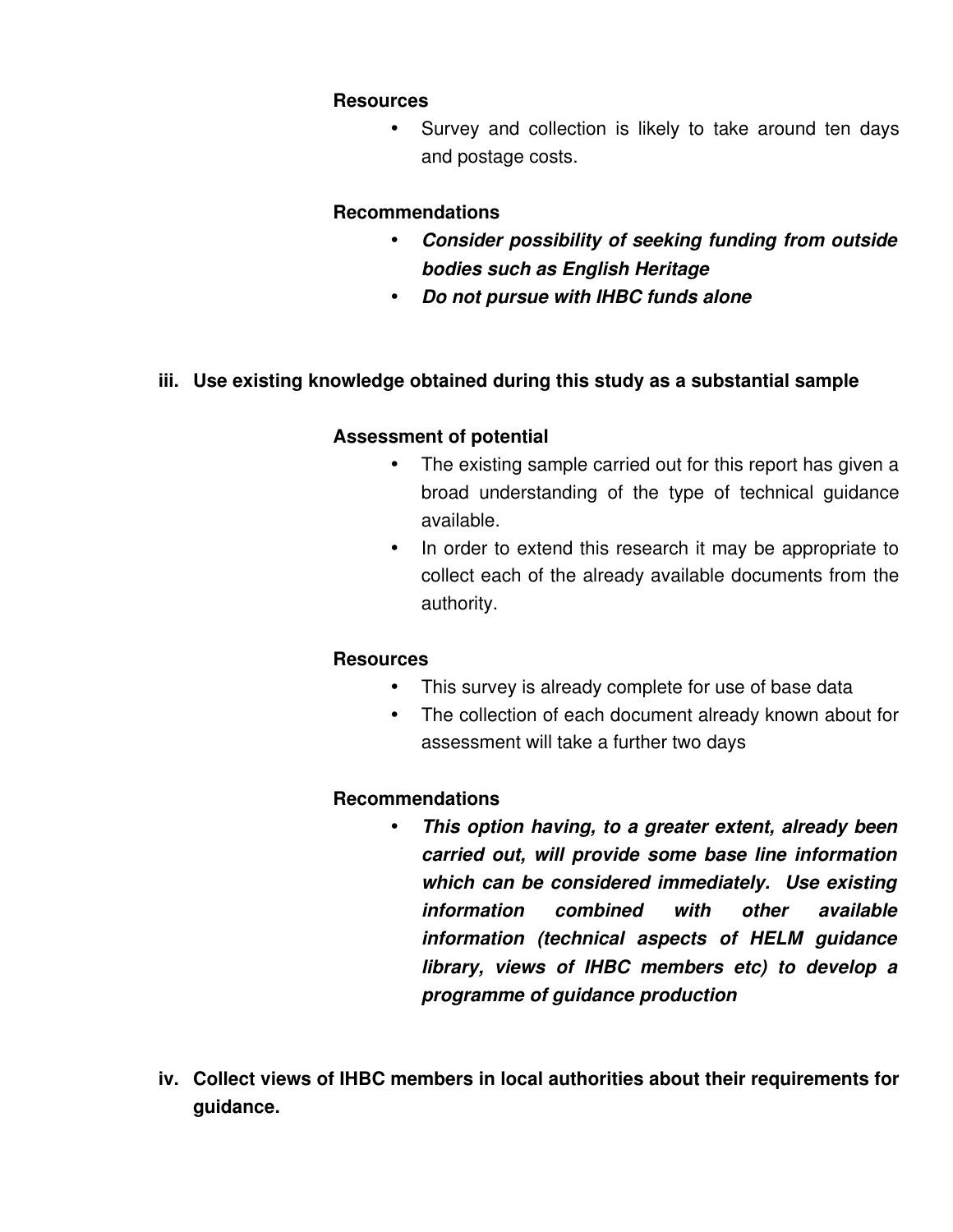### **Assessment of potential**

This approach will target actual need rather than simply assess how what resources local authorities have put into production of guidance. It will target perceived need rather than existing inclination.

### **Resources**

• Much of this information is already known. The views of members in Scotland, Northern Ireland and Wales could be relatively simply collected using the branch networks. Additional resources for this will be limited and will take little more than half a day.

### **Recommendations**

• *Information is already available which can be considered immediately. Use existing information combined with other available information (technical aspects of HELM guidance library etc) to develop a programme of guidance production*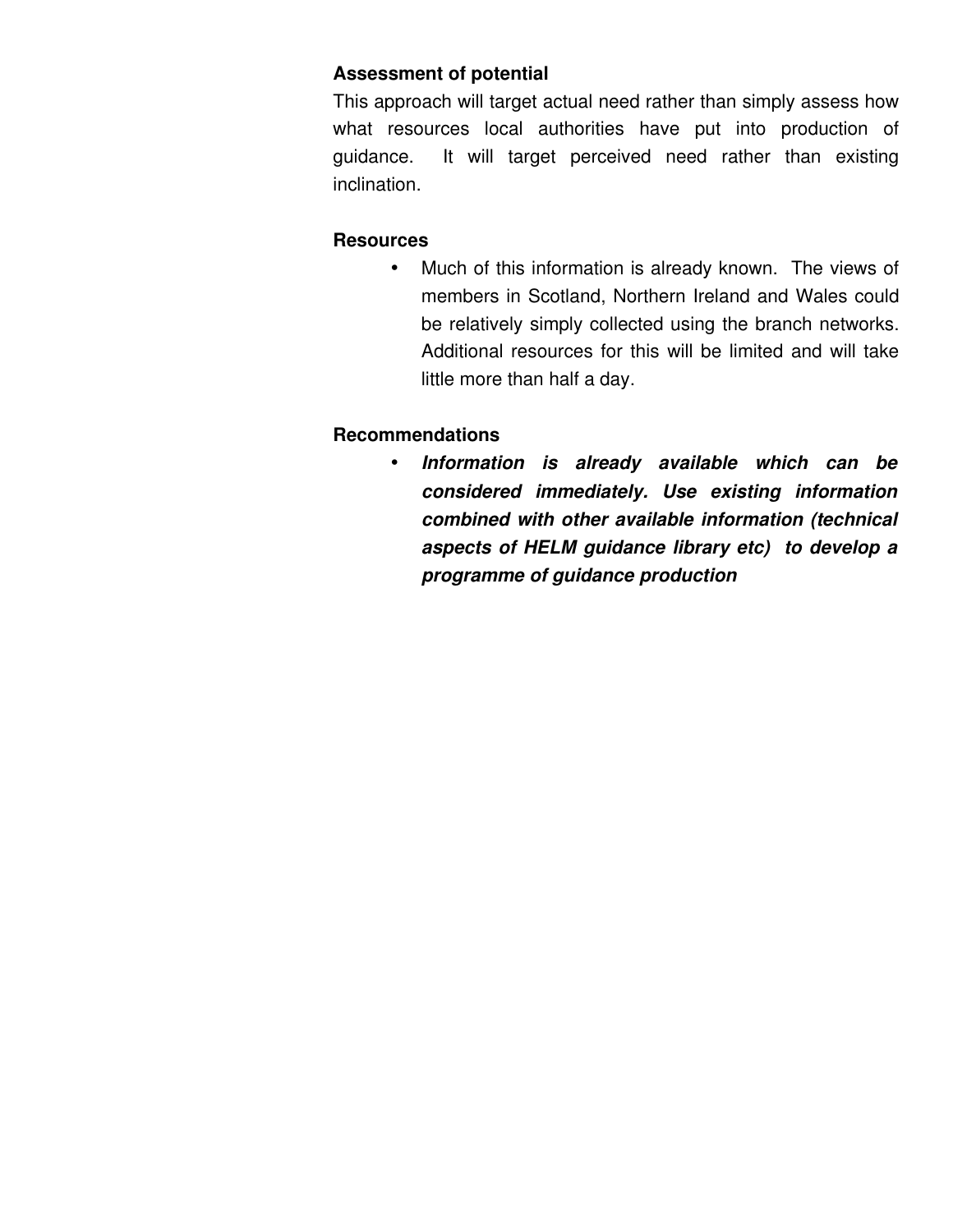### **APPENDIX 1**

**TECHNICAL GUIDANCE RETRIEVED FROM HISTORIC ENVIRONMENT LOCAL MANAGEMENT GUIDANCE LIBRARY AND SORTED INTO CATEGORY**

### **1. BRICK REPAIR**

BUILDING & MAINTENANCE GUIDE 1: BRICK & MORTAR **Organisation:** London Borough of Islington **Website:** [http://www.islington.gov.uk](http://www.islington.gov.uk/) **Region:** London **Date of Publication: Title:** Building & Maintenance Guide 1: Brick & Mortar **Topic:** Building Maintenance **Description:** A guide to the repair of brickwork and mortar including repointing

### CONSERVATION ADVICE NO. 6 - BRICKWORK

**Organisation:** Mid Suffolk District Council **Website:** [http://www.midsuffolk.gov.uk](http://www.midsuffolk.gov.uk/) **Region:** East of England **Date of Publication:** 1999 **Title: Conservation Advice No. 6 - Brickwork Topic:** Building Maintenance **Description:** Provides information on traditional brick bonds, dealing with problems and repointing and mortar mixes.

### GUIDE TO BRICKS AND BONDS

**Organisation:** Melton Borough Council **Website:** [http://www.melton.gov.uk](http://www.melton.gov.uk/) **Region:** East Midlands **Date of Publication: Title:** Guide to Bricks and Bonds **Topic: Description:** Conservation Advice Leaflet No. 9 - provides advice and guidance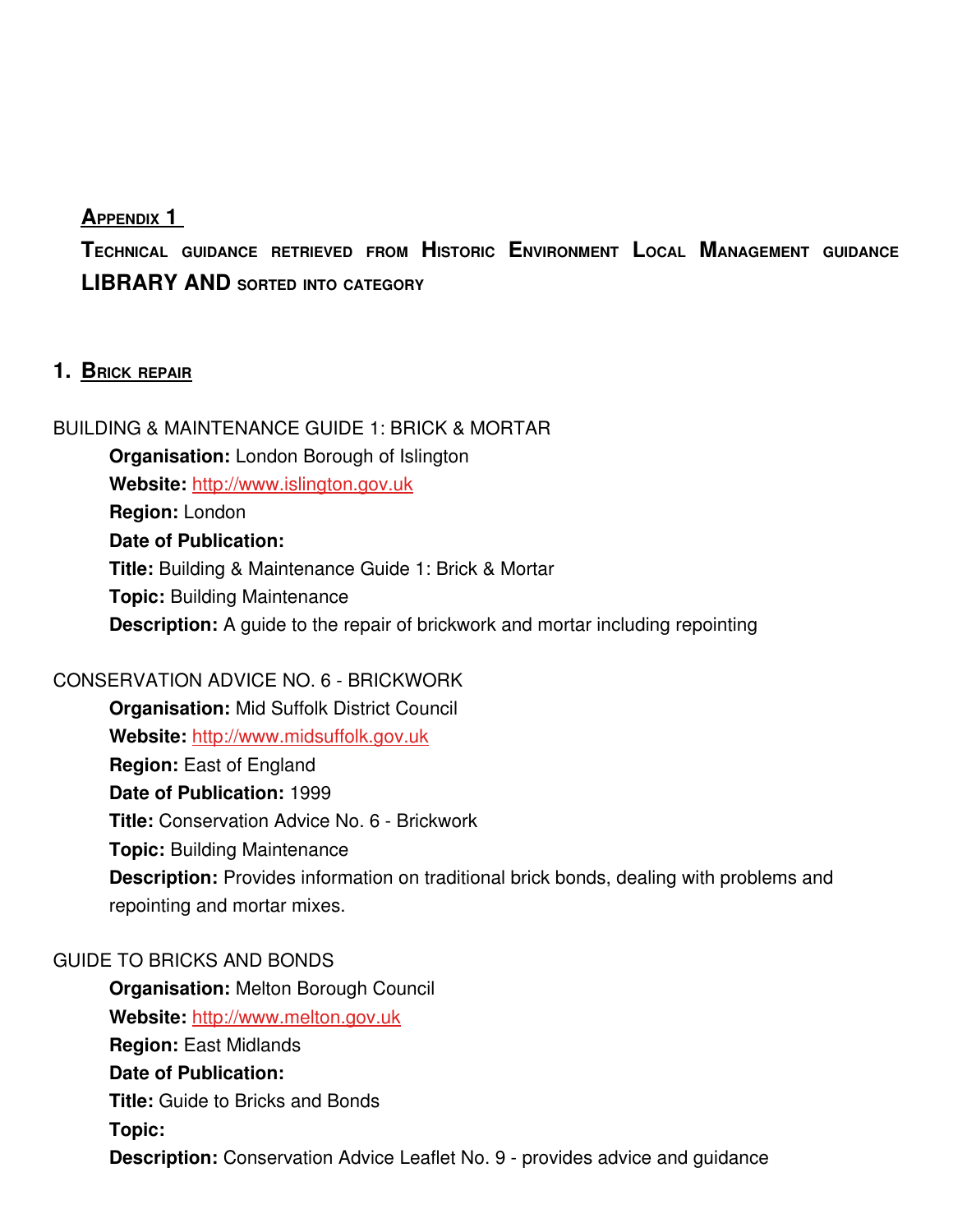#### HISTORIC BUILDINGS: BRICKWORK

**Organisation:** New Forest District Council **Website:** [http://www.nfdc.gov.uk](http://www.nfdc.gov.uk/) **Region:** South East **Date of Publication:** 1998 **Title:** Historic Buildings: Brickwork **Topic:** Historic Buildings **Description:** A provides an introduction brickwork including information on various types and the damage that occurs

### **2. CHIMNEYS**

### THE REMOVAL OR ALTERATION OF CHIMNEY STACKS

**Organisation:** London Borough of Barnet Council

**Website:** <http://www.barnet.gov.uk/>

**Date of Publication:** 1993

**Title:** The Removal or Alteration of Chimney Stacks

**Topic:** Building Maintenance

**Description:** Design Guidance Note 4 - provides the principles of good design and the effects of listed building consent and conservation areas

### TRADITIONAL CHIMNEYS

**Organisation:** Tewkesbury Borough Council **Website:** <http://www.tewkesburybc.gov.uk/> **Region:** South West **Date of Publication:** 2004 **Title:** Traditional Chimneys **Topic:** Design Guide **Description:** Web-based guide to typical vernacular examples

### **3. CLEANING**

FACADE CLEANING

**Organisation:** City of Westminster **Website:** <http://www.westminster.gov.uk/> **Region:** London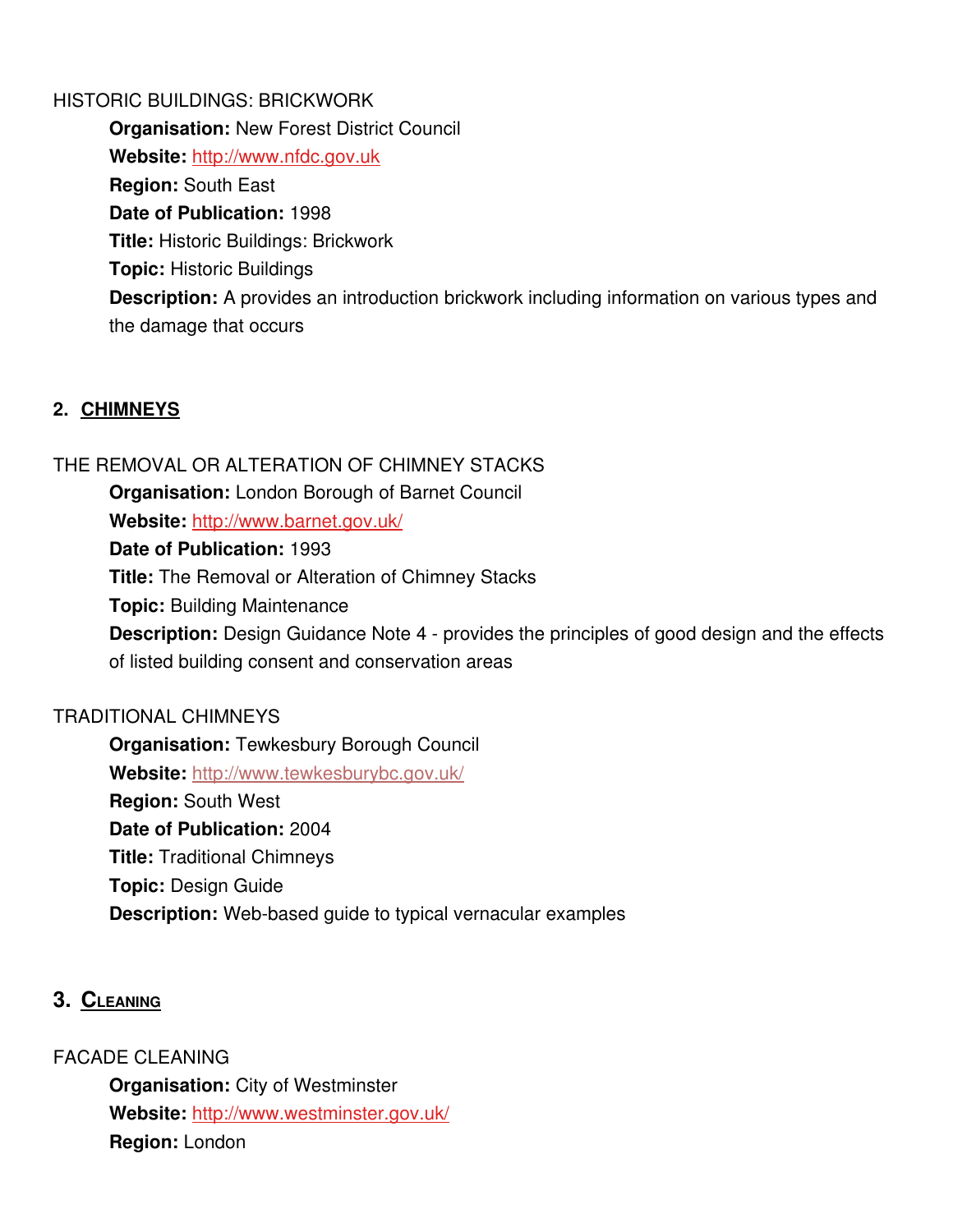**Date of Publication:** Feb 1995 **Title:** Facade Cleaning **Topic:** Building Maintenance **Description:** A guide the removal of soiling and paint from brick and stone facades.

### **4. CRAFTSMEN**

### REGISTER OF CRAFTSMEN

**Organisation:** Northamptonshire County Council **Website:** [http://www.northamptonshire.gov.uk](http://www.northamptonshire.gov.uk/)

**Region:** East Midlands

#### **Date of Publication:**

**Title:** Register of Craftsmen

**Topic:** Craftsmen

**Description:** A list of craftsmen within the Northamptonshire area such as Blacksmiths, Stone Masons & Building Conservation.

### REGISTER OF THATCHES

**Organisation:** East Northamptonshire Council Website: http://www.east-northamptonshire.gov.uk **Region:** East Midlands **Date of Publication: Title:** Register of Thatches **Topic:** Thatches **Description:** A guide to registered thatches within East Northamptonshire

### **5. DAMP**

HISTORIC BUILDINGS: DAMP, ROT AND INSECT ATTACK **Organisation:** New Forest District Council **Website:** [http://www.nfdc.gov.uk](http://www.nfdc.gov.uk/) **Region:** South East **Date of Publication:** 1998 **Title:** Historic Buildings: Damp, Rot and Insect Attack **Topic:** Historic Buildings **Description:** A provides information on the types of damage caused and possible solutions,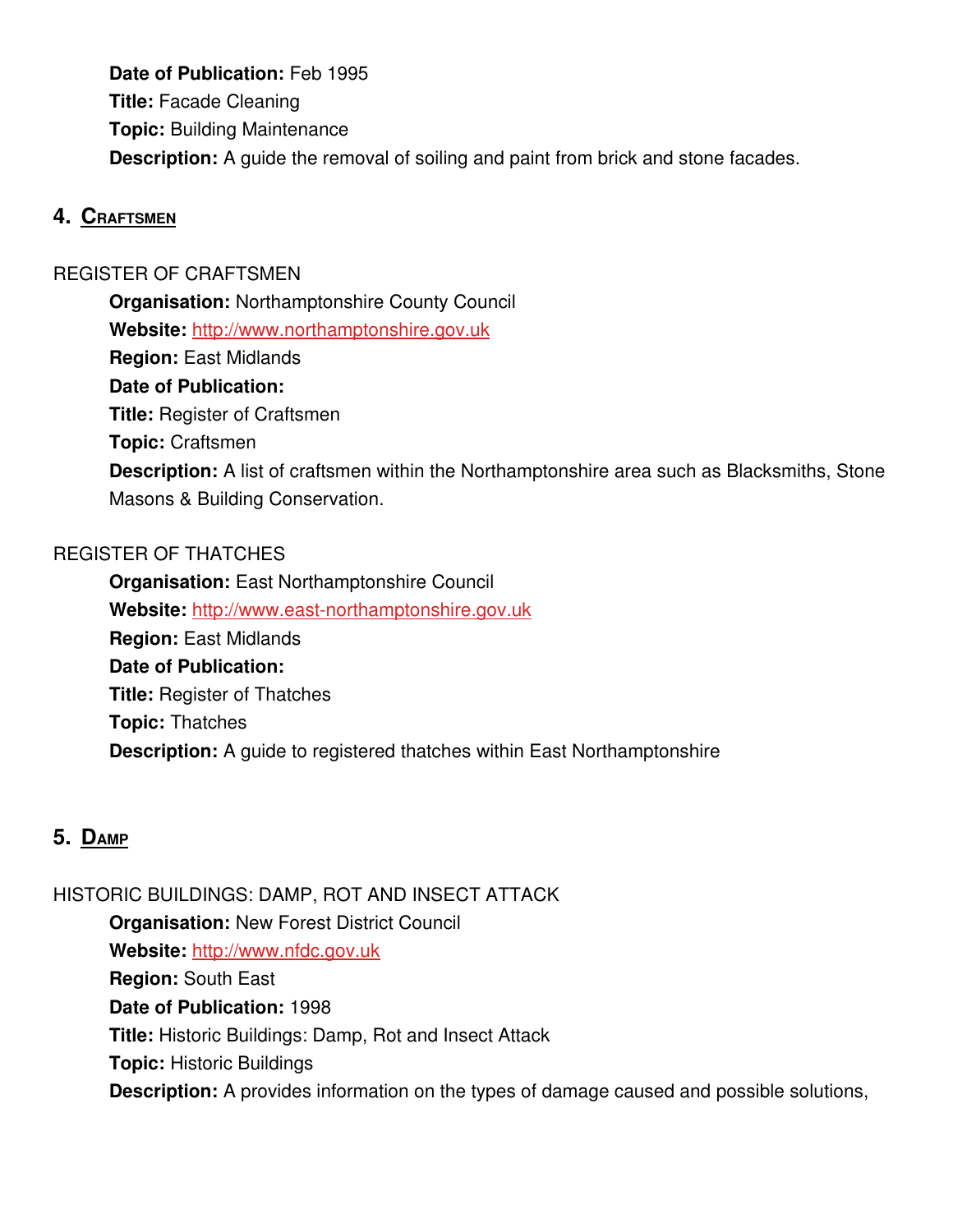## **6. EARTH BUILDINGS**

#### HISTORIC BUILDINGS: CHALK AND CLAY COB

**Organisation:** New Forest District Council **Website:** [http://www.nfdc.gov.uk](http://www.nfdc.gov.uk/) **Region:** South East **Date of Publication:** 1998 **Title:** Historic Buildings: Chalk and Clay Cob **Topic:** Historic Buildings **Description:** A provides an introduction chalk and clay cob including its history, problems and repair

#### THE CARE & REPAIR OF EARTH STRUCTURES

**Organisation:** Test Valley Borough Council **Website:** <http://www.testvalley.gov.uk/> **Region:** South East **Date of Publication:** 1995 **Title:** The Care & Repair of Earth Structures **Topic:** Building Maintenance **Description:** Advice on the care and repair of chalk cob - basic do's and don'ts.

#### WATTLE AND DAUB

**Organisation: Essex County Council** Website: [http://www.essexcc.gov.uk](http://www.essexcc.gov.uk/) **Region:** East of England **Date of Publication:** 1999 **Title:** Wattle and Daub **Topic:** Wattle and Daub **Description:** Advice on the maintenance, repair and conservation of wattle and daub panels in traditional houses and service buildings.

### **7. FLOORS**

HISTORIC BUILDINGS: FLOORS

**Organisation:** New Forest District Council **Website:** [http://www.nfdc.gov.uk](http://www.nfdc.gov.uk/) **Region:** South East **Date of Publication:** 2004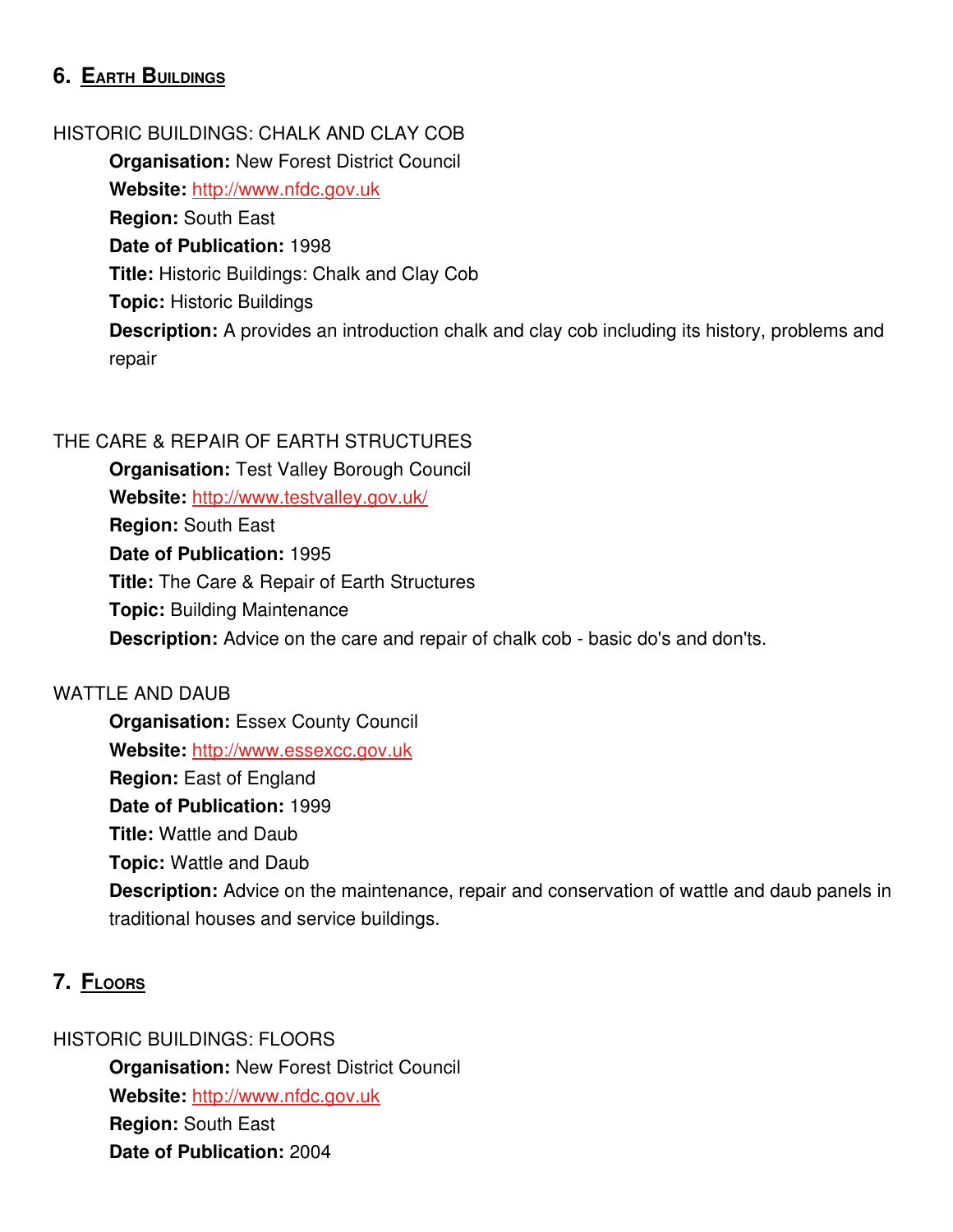**Title:** Historic Buildings: Floors **Topic:** Historic Buildings **Description:** A provides an information on the various types, problems and methods of repair.

## **8. GLASS**

BUILDING AND MAINTENANCE GUIDE 5: GLASS AND GLAZING **Organisation:** London Borough of Islington **Website:** [http://www.islington.gov.uk](http://www.islington.gov.uk/) **Region:** London **Date of Publication: Title:** Building and Maintenance Guide 5: Glass and Glazing **Topic:** Building Maintenance **Description:** A guide to the different types of historic glass

### GLASS IN HISTORIC BUILDINGS

**Organisation:** Broadland District Council **Website:** [http://www.broadland.gov.uk](http://www.broadland.gov.uk/) **Region:** East of England **Date of Publication:** 1996 **Title:** Glass in Historic Buildings **Topic:** Conservation and Repair **Description:** A guide to the conservation and repair of glass in historic buildings

# **9. JOINERY**

BUILDING AND MAINTENANCE GUIDE 11: HISTORIC DOORS **Organisation:** London Borough of Islington **Website:** [http://www.islington.gov.uk](http://www.islington.gov.uk/) **Region:** London **Date of Publication: Title:** Building and Maintenance Guide 11: Historic Doors **Topic:** Building Maintenance **Description:** A guide to the maintenance and repair of historic doors and should be read in conjunction with guides 16 & 17.

## **10. METALWORK**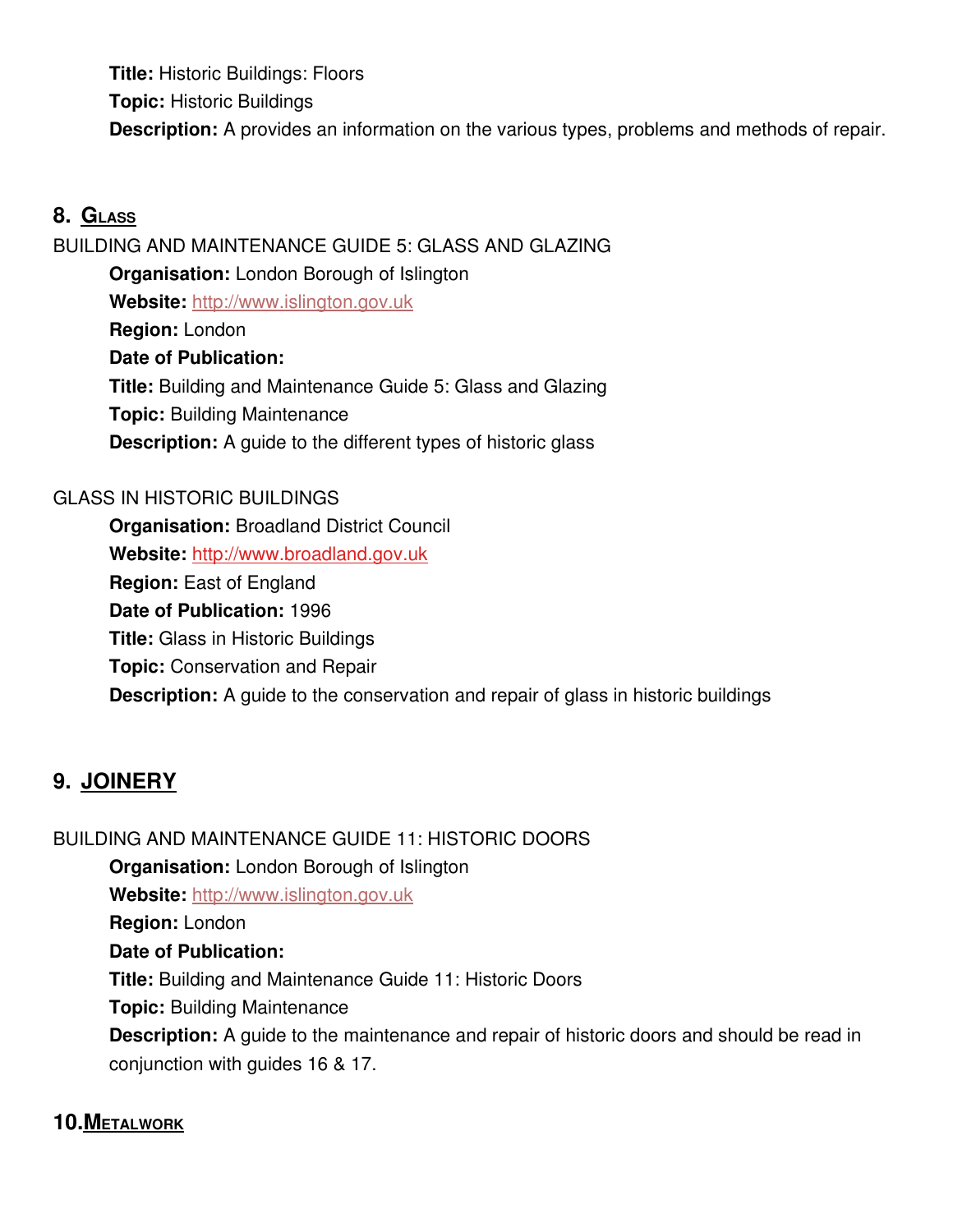#### BUILDING AND MAINTENANCE GUIDE 16: IRONWORK GATES AND RAILINGS

**Organisation:** London Borough of Islington

**Website:** [http://www.islington.gov.uk](http://www.islington.gov.uk/)

**Region:** London

### **Date of Publication:**

**Title:** Building and Maintenance Guide 16: Ironwork Gates and Railings

**Topic:** Building Maintenance

**Description:** A guide to the repair of gates and railings

## RAILINGS IN WESTMINSTER

**Organisation:** City of Westminster **Website:** <http://www.westminster.gov.uk/> **Region:** London **Date of Publication:** Sept 1997 **Title:** Railings in Westminster **Topic:** Design Guide **Description:** A guide to the design repair and maintenance of railings within Westminster.

# **11. PLASTER & RENDER**

## BUILDING AND MAINTENANCE GUIDE 19: LATH AND PLASTER

## **Organisation:** London Borough of Islington

**Website:** [http://www.islington.gov.uk](http://www.islington.gov.uk/)

**Region:** London

### **Date of Publication:**

**Title:** Building and Maintenance Guide 19: Lath and Plaster **Topic:** Building Maintenance **Description:** A guide to lath and plaster including advice on the retention and repair.

### HISTORIC BUILDINGS: PLASTER AND RENDER

**Organisation:** New Forest District Council **Website:** [http://www.nfdc.gov.uk](http://www.nfdc.gov.uk/) **Region:** South East **Date of Publication:** 2004 **Title:** Historic Buildings: Plaster and Render **Topic:** Historic Buildings **Description:** A provides an information on the various types, problems and methods of repair.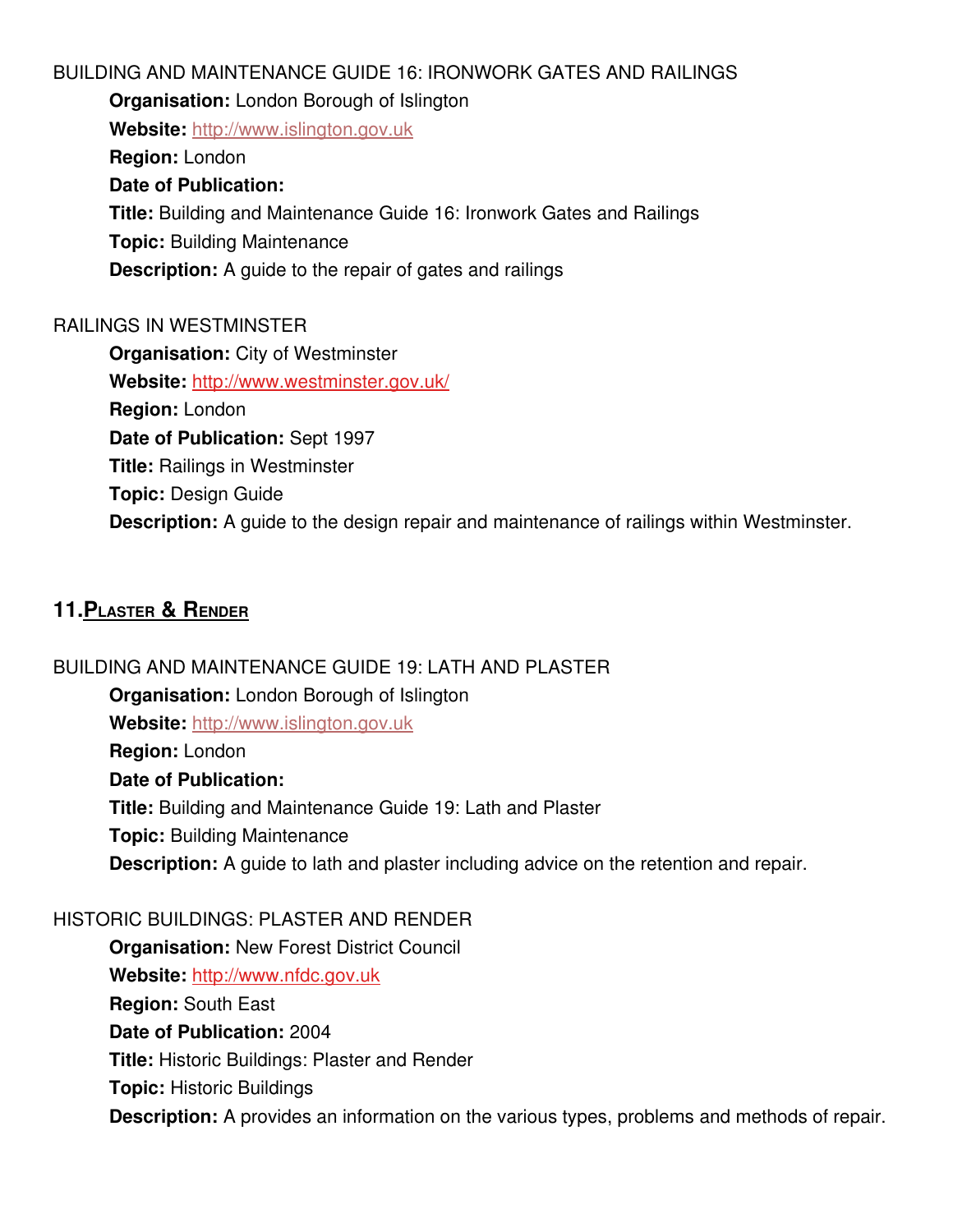### MORTARS, PLASTERS AND RENDERS

**Organisation: Surrey County Council** 

**Website:** <http://www.surreycc.gov.uk/>

**Region:** South East

## **Date of Publication:**

**Title:** Mortars, Plasters and Renders

**Topic:** Building Maintenance

**Description:** Advisory Leaflet 7: An introduction to the different types of mortars, plasters and renders suitable for historic buildings.

## PLASTERING AND LIMEWASH

**Organisation: Essex County Council** 

Website: [http://www.essexcc.gov.uk](http://www.essexcc.gov.uk/)

**Region:** East of England

**Date of Publication:** 1999

**Title:** Plastering and Limewash

**Topic:** Plastering and Limewash

**Description:** Advice on the maintenance, repair and conservation of plastered and limewashed surfaces on traditional houses and service buildings

## TRADITIONAL BUILDING MATERIALS IN ESSEX: NO.1 PARGETTING

**Organisation:** Essex County Council Website: [http://www.essexcc.gov.uk](http://www.essexcc.gov.uk/) **Region:** East of England **Date of Publication:** 1982 **Title:** Traditional Building Materials in Essex: No.1 Pargetting **Topic:** Pargetting **Description:** An account of the history and art of pargetting, and advice on repair

# A GUIDE TO CARE AND MAINTENANCE OF STUCCO

**Organisation:** City of Westminster **Website:** <http://www.westminster.gov.uk/> **Region:** London **Date of Publication:** March 1994 **Title:** A Guide to Care and Maintenance of Stucco **Topic:** Building Maintenance

**Description:** Provides information for the care and maintenance of Stucco buildings within the area including information on planning consents, suitable materials and methods for repair.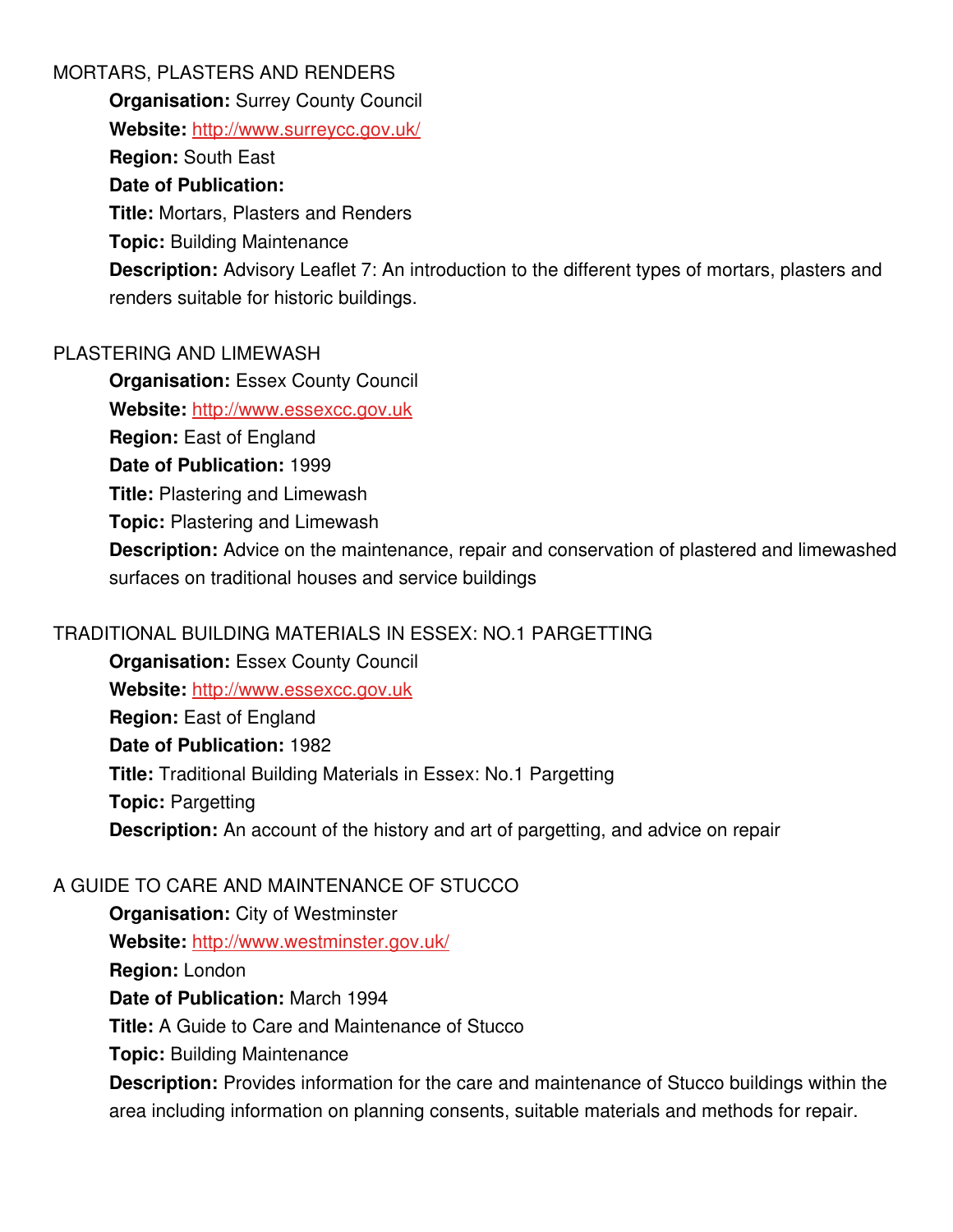## **12. LIME**

### CONSERVATION ADVICE NO. 2 LIMEWASH

**Organisation:** Mid Suffolk District Council **Website:** [http://www.midsuffolk.gov.uk](http://www.midsuffolk.gov.uk/) **Region: East of England Date of Publication:** 1997 **Title:** Conservation Advice No. 2 Limewash **Topic:** Building Maintenance **Description:** Provides information on limewash including how to make it, its colour and application.

### CONSERVATION ADVICE NO. 4 PLASTERS AND RENDERS

**Organisation:** Mid Suffolk District Council **Website:** [http://www.midsuffolk.gov.uk](http://www.midsuffolk.gov.uk/) **Region:** East of England **Date of Publication:** 1999 **Title:** Conservation Advice No. 4 Plasters and Renders **Topic:** Building Maintenance **Description:** Provides advice on the rendering and plastering of historic buildings including information on traditional details and materials.

### GREEN BUILD: INFORMATION SHEET 1 BUILDING WITH LIME

**Organisation:** North Norfolk District Council Website: http://www.north-norfolk.gov.uk/ **Region:** East of England **Date of Publication:** Undated **Title:** Green Build: Information Sheet 1 - Building with lime **Topic:** Materials: Lime **Description:** A brief introduction to building limes, their uses, the types of lime commonly available, and where they may be obtained

### GUIDE TO LIME

**Organisation:** South Somerset District Council **Website:** <http://www.southsomerset.gov.uk/> **Region:** South West **Date of Publication: Title:** Guide to Lime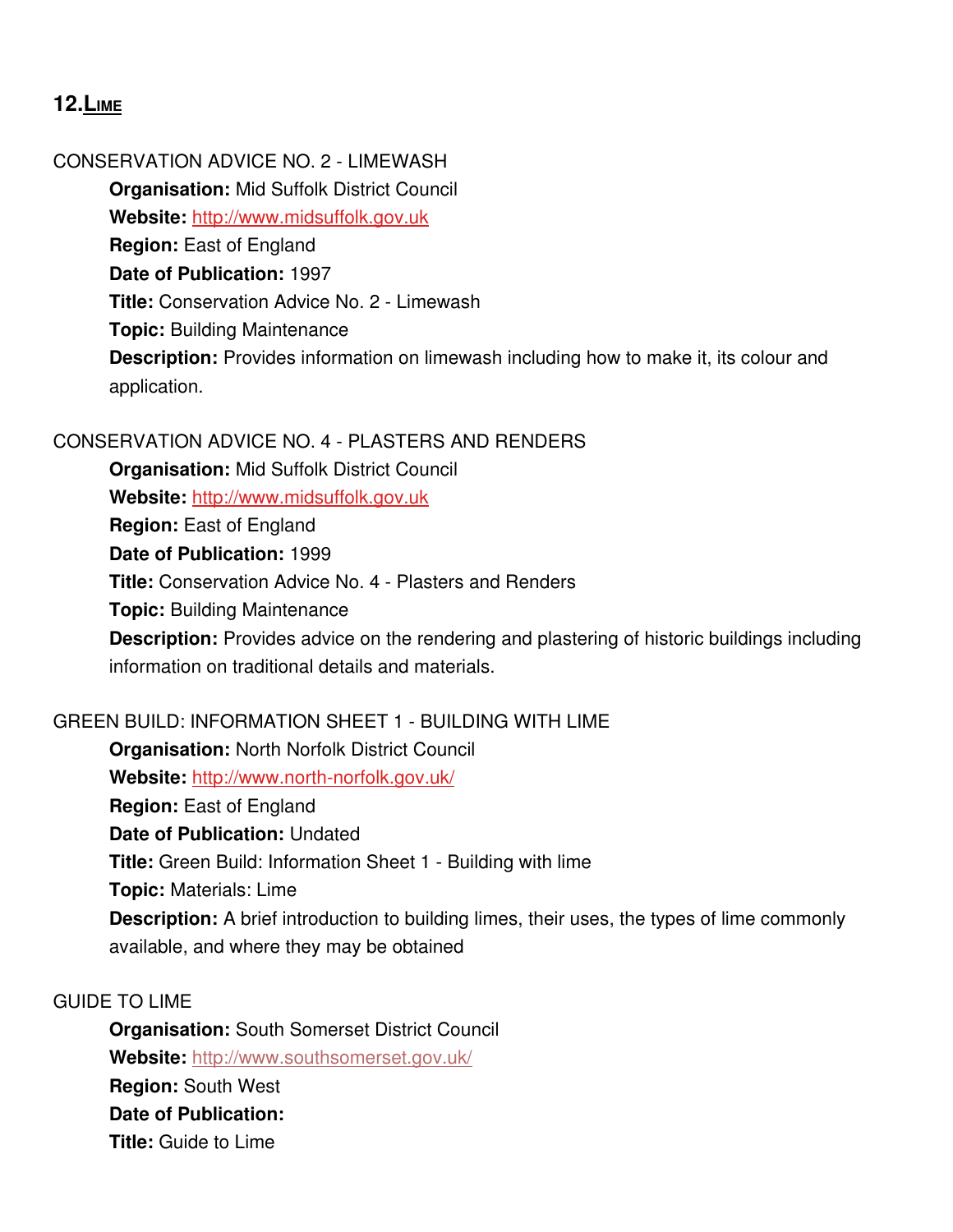**Topic:** Materials: Lime **Description:** General guide to lime

#### **13. MATERIALS GENERAL**

CHOOSING BUILDING MATERIALS

**Organisation: Peterborough City Council** 

**Website:** <http://www.peterborough.gov.uk/>

**Date of Publication:** 1988

**Title:** Choosing Building Materials

**Topic:** Building Maintenance

**Description:** Explains why the choice of building materials is important and provides an idea of which bricks and tiles are most suitable for new & old buildings

#### MATERIALS IN WAVERLEY

**Organisation:** Waverley Borough Council **Website:** <http://www.waverley.gov.uk/> **Region:** South East **Date of Publication: Title:** Materials in Waverley **Topic:** Building Materials **Description:** Guidance on locally sourced building materials and their uses.

### MATERIALS SOURCE LIST

**Organisation: Broads Authority Website:** http://www.broads-authority.gov.uk **Region:** East of England **Date of Publication: 2003-04 Title:** Materials Source List **Topic:** Building Materials **Description:** A quide to appropriate materials in the Broads and how to source them

### RECLAIMED BUILDING MATERIALS

**Organisation:** Broadland District Council **Website:** [http://www.broadland.gov.uk](http://www.broadland.gov.uk/) **Region: East of England Date of Publication:** 1997 **Title:** Reclaimed Building Materials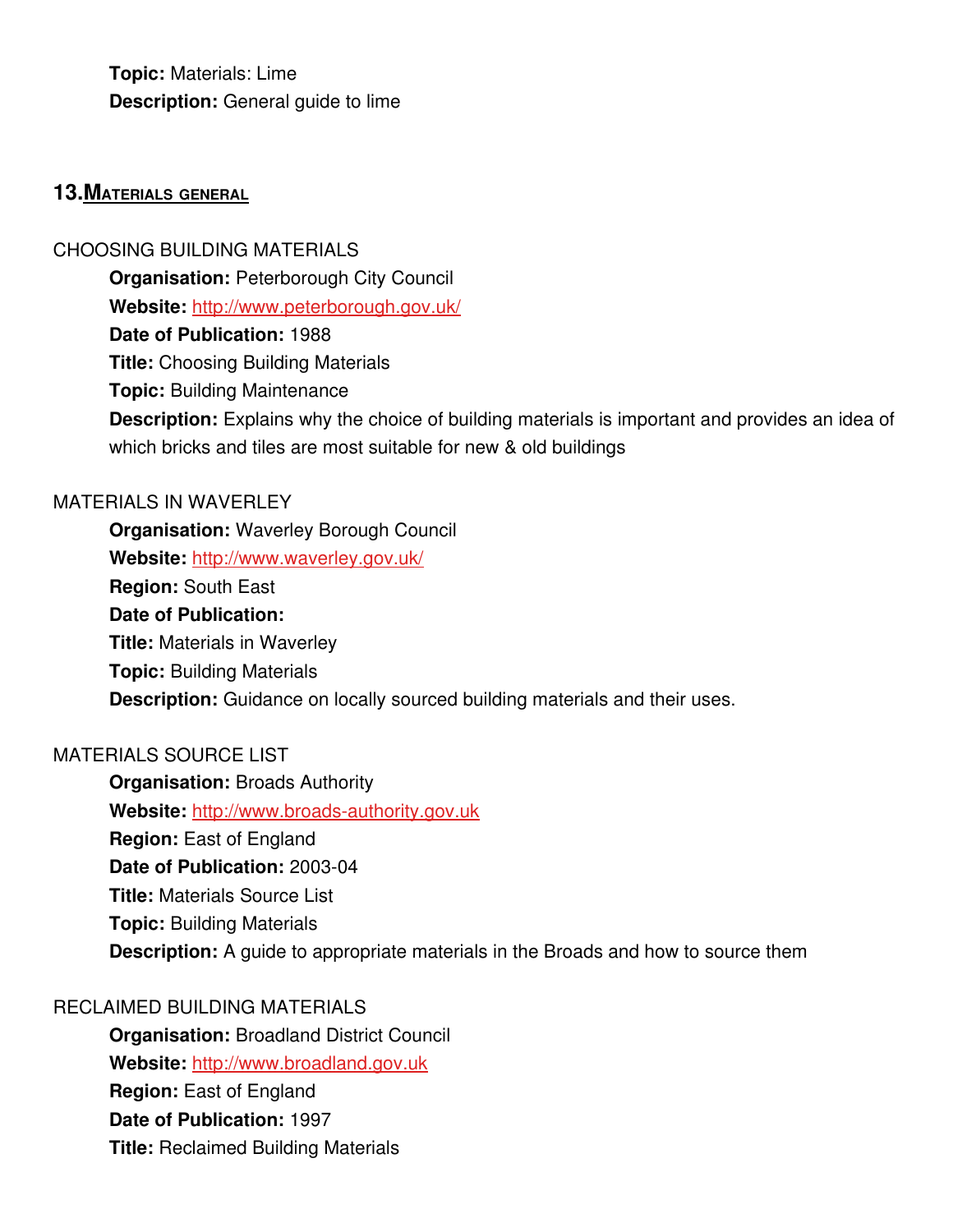**Topic:** Building Materials

**Description:** A list of reclaimed building materials companies within the Broadland District Council area.

### TRADITIONAL BUILDING MATERIALS

**Organisation:** Salisbury District Council **Website:** <http://www.salisbury.gov.uk/> **Region:** South West **Date of Publication: Title:** Traditional Building Materials **Topic:** Building Materials **Description:** Contains information on brick, stone, flint, cob, thatch etc.

### **14. REPAIR GENERAL**

CONSERVATION GUIDE 2: THE CONSERVATION OF LISTED BUILDINGS AND OTHER OLDER BUILDINGS INFORMATION FOR OWNERS

**Organisation:** Gosport Borough Council

**Website:** [http://www.gosport.gov.uk](http://www.gosport.gov.uk/)

**Region:** South East

### **Date of Publication:**

**Title:** Conservation Guide 2: the Conservation of Listed Buildings and other Older Buildings -Information for Owners

**Topic:** Listed Buildings

**Description:** Notes on the detailed elements of conserving historic buildings, including chimneys, structural defects, roofs and gutters, doors, brick and brickwork, windows, render, stone and insurance.

### CONSERVATION OF HISTORIC BUILDINGS

**Organisation:** South Somerset District Council **Website:** <http://www.southsomerset.gov.uk/>

**Region:** South West

**Date of Publication:** 1994

**Title:** Conservation of historic buildings

**Topic:** Listed Buildings

**Description:** Covers general issues including planning policy, wildlife, archaeology, materials, extensions, surrounding walls, access.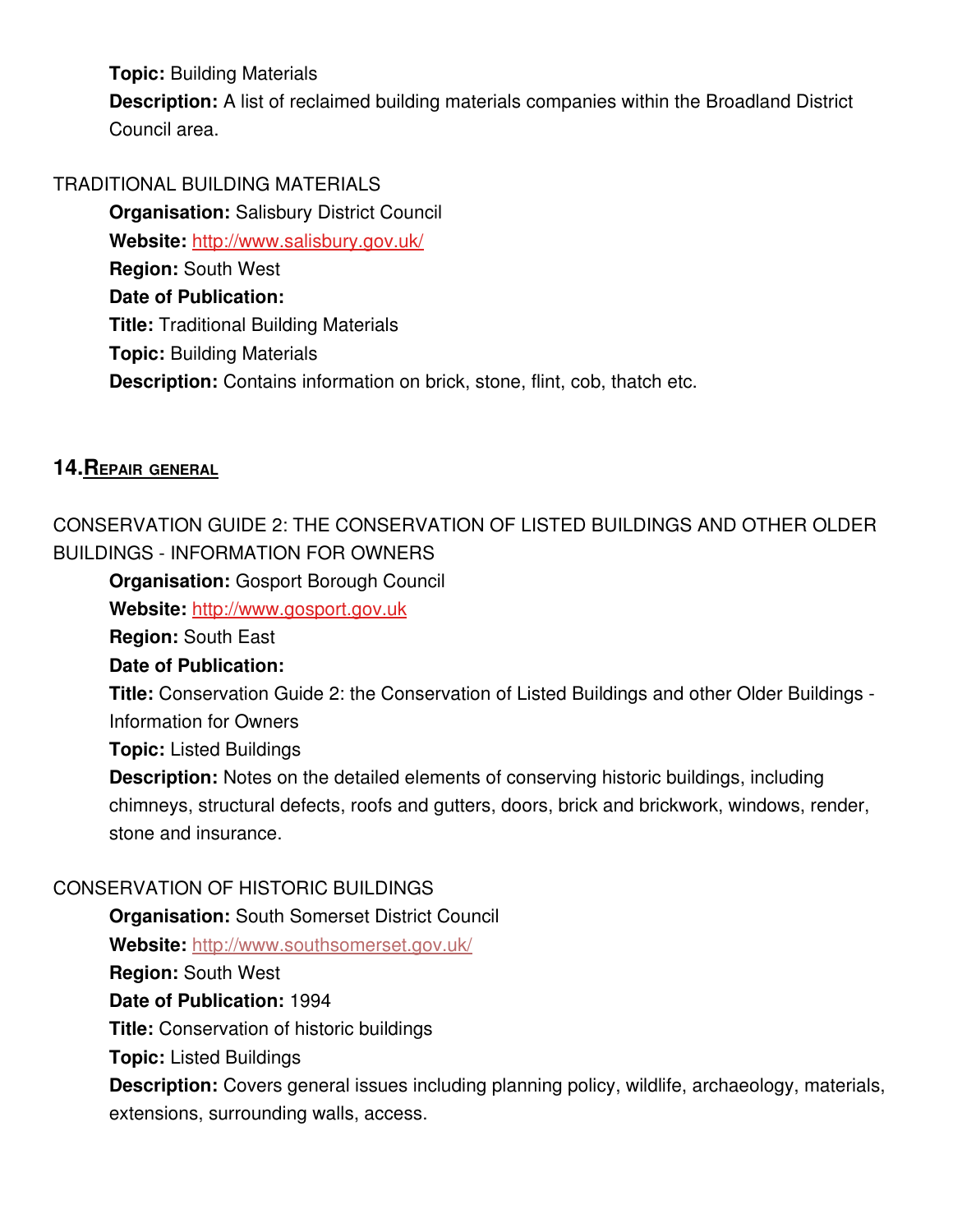### LISTED BUILDINGS MAINTENANCE

**Organisation:** Spelthorne Borough Council

**Website:** <http://www.spelthorne.gov.uk/>

**Region:** South East

## **Date of Publication:**

**Title:** Listed Buildings Maintenance

**Topic:** Listed Buildings

**Description:** 8 leaflets providing technical advise on a range of materials used in listed buildings, e.g. timer framed specifically on repair and maintenance.

## LISTED BUILDINGS MAINTENANCE AND REPAIR

**Organisation:** Salisbury District Council **Website:** <http://www.salisbury.gov.uk/> **Region:** South West **Date of Publication: Title:** Listed Buildings Maintenance and Repair **Topic:** Listed Buildings **Description:** Contains information on the need for repair, structural repairs, masonry and brick repair, roof repair and chimneys.

### REPAIRING HISTORIC BUILDINGS

**Organisation:** Broadland District Council **Website:** [http://www.broadland.gov.uk](http://www.broadland.gov.uk/) **Region:** East of England **Date of Publication:** 1997 **Title:** Repairing Historic Buildings **Topic:** Repairing Historic Buildings **Description:** A guide to repairing historic buildings and the materials to use.

## REPAIRS TO OLD BUILDINGS

**Organisation: Bassetlaw District Council Website:** [http://www.bassetlaw.gov.uk](http://www.bassetlaw.gov.uk/) **Region:** East Midlands **Date of Publication: Title:** Repairs to Old Buildings **Topic:** Repairs **Description:** General advice to home owners and occupiers on repairing buildings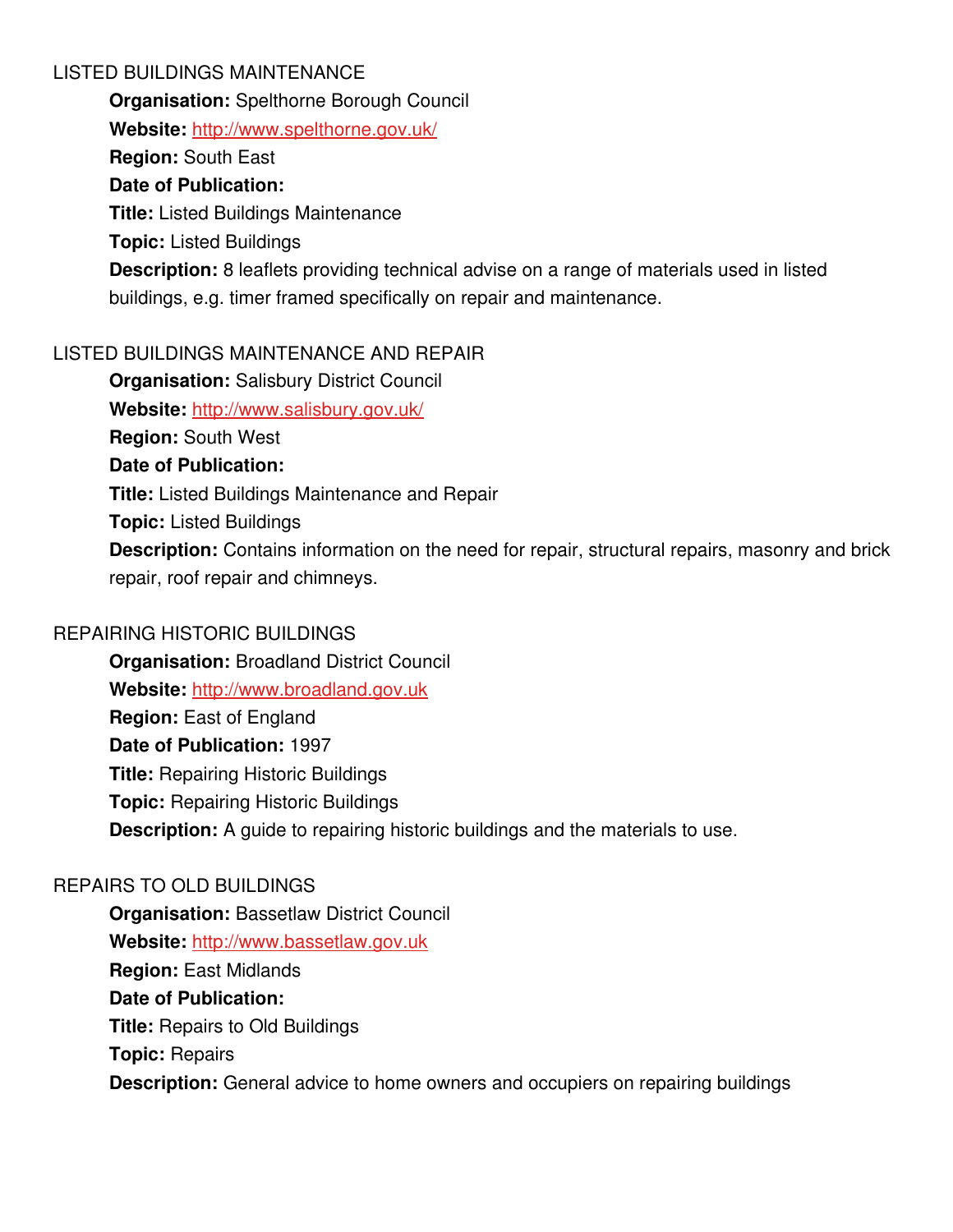BUILDING AND MAINTENANCE GUIDE 14: FRONT ENTRANCE STEPS **Organisation:** London Borough of Islington **Website:** [http://www.islington.gov.uk](http://www.islington.gov.uk/) **Region:** London **Date of Publication: Title:** Building and Maintenance Guide 14: Front Entrance Steps **Topic:** Building Maintenance **Description:** A guide to the repair and waterproofing of front entrance steps

#### **15. REPOINTING GENERAL**

#### GUIDE TO REPOINTING STONE AND BRICKWORK

**Organisation:** Nottinghamshire County Council

**Website:** [http://www.nottinghamshire.gov.uk](http://www.nottinghamshire.gov.uk/)

**Region:** East Midlands

**Date of Publication:** 1990s

**Title:** A Guide to Repointing Stone and Brickwork

**Topic:** Historic Buildings

**Description:** A guide to repointing masonry including good practice, technique and mortar materials and mixes.

### GUIDE TO POINTING STONE AND BRICKWORK

**Organisation:** Melton Borough Council **Website:** [http://www.melton.gov.uk](http://www.melton.gov.uk/) **Region:** East Midlands **Date of Publication: Title:** Guide to Pointing Stone and Brickwork **Topic:** Building Maintenance **Description:** Conservation Advice Leaflet No. 4 - provides advice and guidance

### HISTORIC BUILDINGS: POINTING

**Organisation:** New Forest District Council **Website:** [http://www.nfdc.gov.uk](http://www.nfdc.gov.uk/) **Region:** South East **Date of Publication:** 1998 **Title:** Historic Buildings: Pointing **Topic:** Historic Buildings **Description:** A provides information various types of pointing and the methods of repair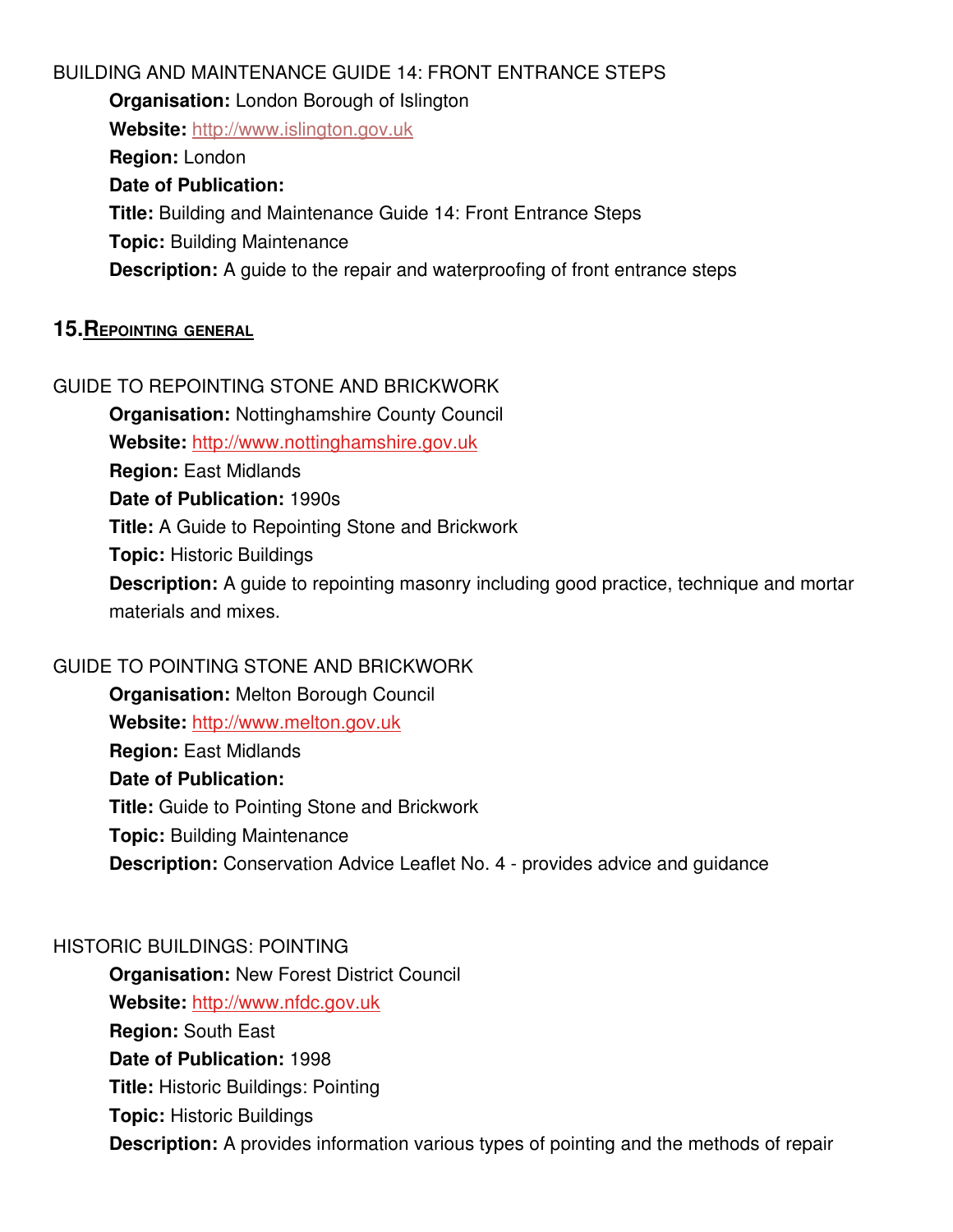#### POINTING WITH LIME MORTAR

**Organisation:** Wyre Forest District Council **Website:** <http://www.wyreforestdc.gov.uk/> **Region:** West Midlands **Date of Publication:** 1998 **Title:** Pointing with Lime Mortar **Topic:** Building Maintenance **Description:** Information on lime and its uses within construction

### POINTING WITH LIME MORTARS

**Organisation:** Redditch Borough Council **Website:** <http://redditch.whub.org.uk/home/rbcindex.htm> **Region:** West Midlands **Date of Publication:** 2000 **Title:** Pointing with Lime Mortars **Topic:** Building Maintenance **Description:** Guidance on pointing using lime mortars

### POINTING WITH LIME MORTARS

**Organisation: Essex County Council** Website: [http://www.essexcc.gov.uk](http://www.essexcc.gov.uk/) **Region:** East of England **Date of Publication:** 2000 **Title:** Pointing with Lime Mortars **Topic:** Pointing **Description:** Practical guidance on the use of lime and pointing practice

### POINTING WITH LIME MORTARS

**Organisation:** East Dorset District Council **Website:** [http://www.eastdorset.gov.uk](http://www.eastdorset.gov.uk/) **Region:** South West **Date of Publication:** 2004 **Title:** Pointing With Lime Mortars **Topic:** Pointing **Description:** A guide to the general principles of pointing with practical guidance in the use of lime mortar & brickwork

POINTING YOUR JOINTING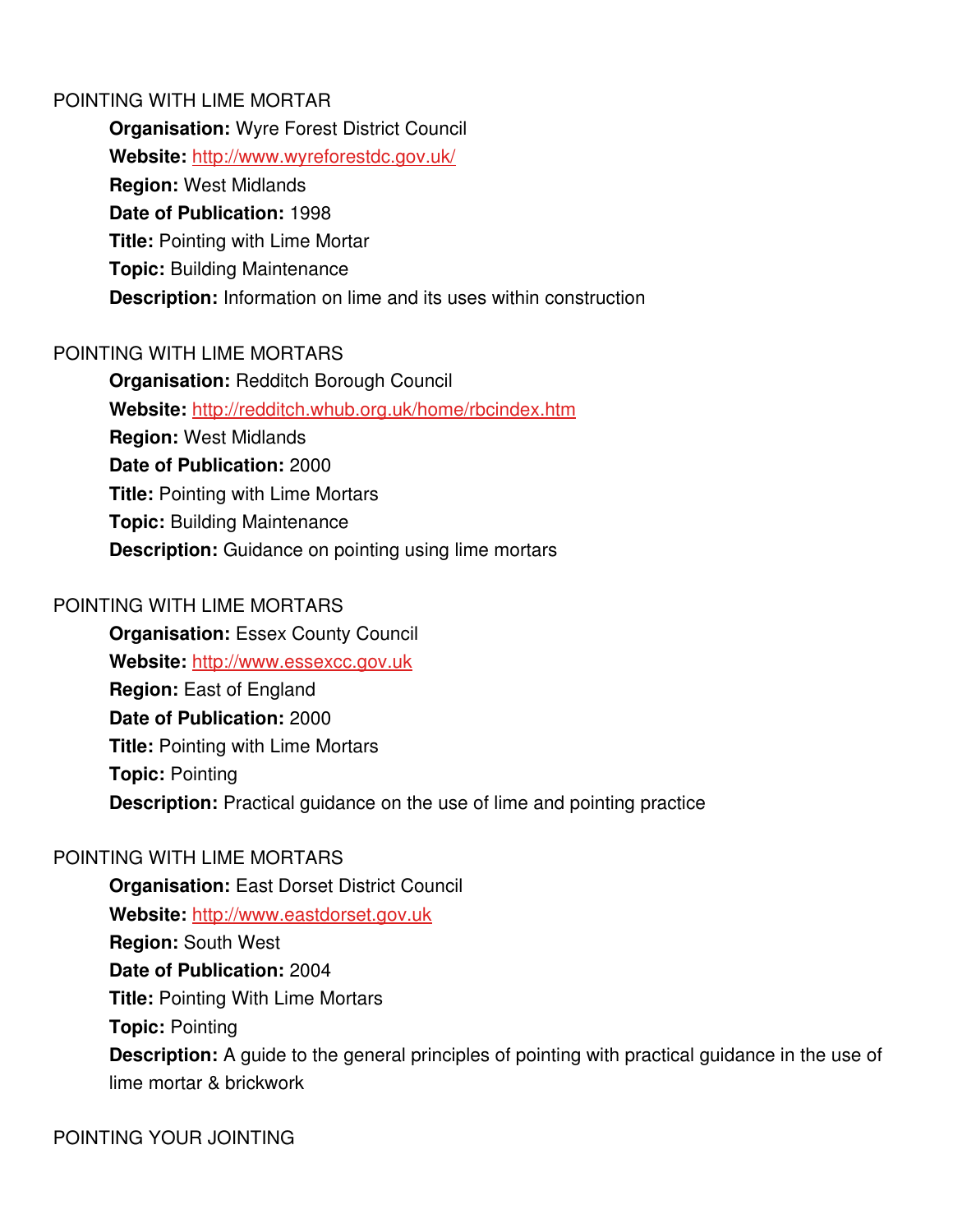**Organisation:** Staffordshire Moorlands District Council **Website:** <http://www.staffsmoorlands.gov.uk/site/index.php> **Region:** West Midlands **Date of Publication: Title: Pointing Your Jointing Topic:** Building Maintenance **Description:** A guide to the materials and methods

### REPOINTING

**Organisation:** Durham County Council **Website:** [http://www.durham.gov.uk](http://www.durham.gov.uk/) **Region:** North East **Date of Publication: Title:** Repointing **Topic:** Repointing **Description:** Provides guidance on the repointing of external walls in older buildings including where and when to repoint and the mortar mixes to use.

### REPOINTING

**Organisation:** Essex County Council Website: [http://www.essexcc.gov.uk](http://www.essexcc.gov.uk/) **Region:** East of England **Date of Publication:** 1998 **Title:** Repointing **Topic:** Repointing **Description:** Advice on the maintenance, repair and conservation of old brickwork in traditional houses and service buildings

### RE-POINTING

**Organisation:** Northamptonshire County Council **Website:** [http://www.northamptonshire.gov.uk](http://www.northamptonshire.gov.uk/) **Region:** East Midlands **Date of Publication: Title: Re-Pointing Topic:** Building Maintenance **Description:** An information sheet about re-pointing brickwork and stonework

### REPOINTING BRICK AND STONEWORK

**Organisation:** Preston City Council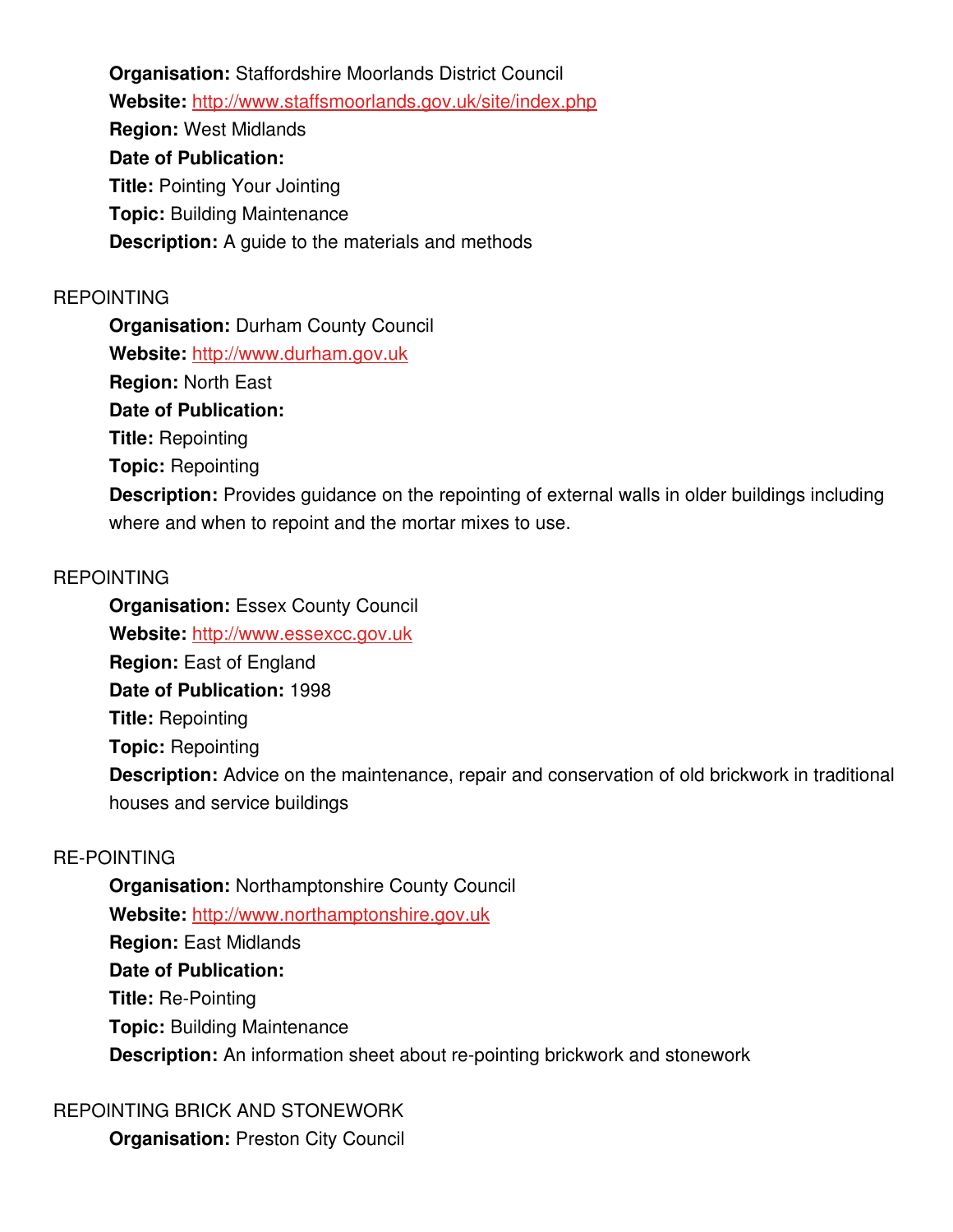**Website:** <http://www.preston.gov.uk/>

**Region:** North West

**Date of Publication:** 1994

**Title:** Repointing Brick and Stonework

**Topic:** Building maintenance

**Description:** Advice on appropriate pointing of brick and stone in historic buildings - a very simple guide.

## REPOINTING BRICK AND STONEWORK

**Organisation: Surrey County Council Website:** <http://www.surreycc.gov.uk/> **Region:** South East **Date of Publication: Title:** Repointing Brick and Stonework **Topic:** Building Maintenance **Description:** Advisory Leaflet 3: An introduction to repointing including suitable materials and procedures

## REPOINTING BRICK AND STONEWORK

**Organisation:** Epsom and Ewell Borough Council

Website: http://www.epsom-ewell.gov.uk

**Region:** South East

### **Date of Publication:**

**Title:** Repointing Brick and Stonework

**Topic:** Repointing

**Description:** A guide to repointing including advice on the typical weathering and repair of lime mortar joints and repointing procedures.

## REPOINTING OF STONE AND BRICKWORK

**Organisation:** Derbyshire County Council **Website:** [http://www.derbyshire.gov.uk](http://www.derbyshire.gov.uk/) **Region:** East Midlands **Date of Publication: Title:** Repointing of Stone and Brickwork **Topic:** Building Repairs **Description:** Advice on materials and techniques for stone and brickwork repointing

## REPOINTING YOUR BUILDING

**Organisation:** Derbyshire County Council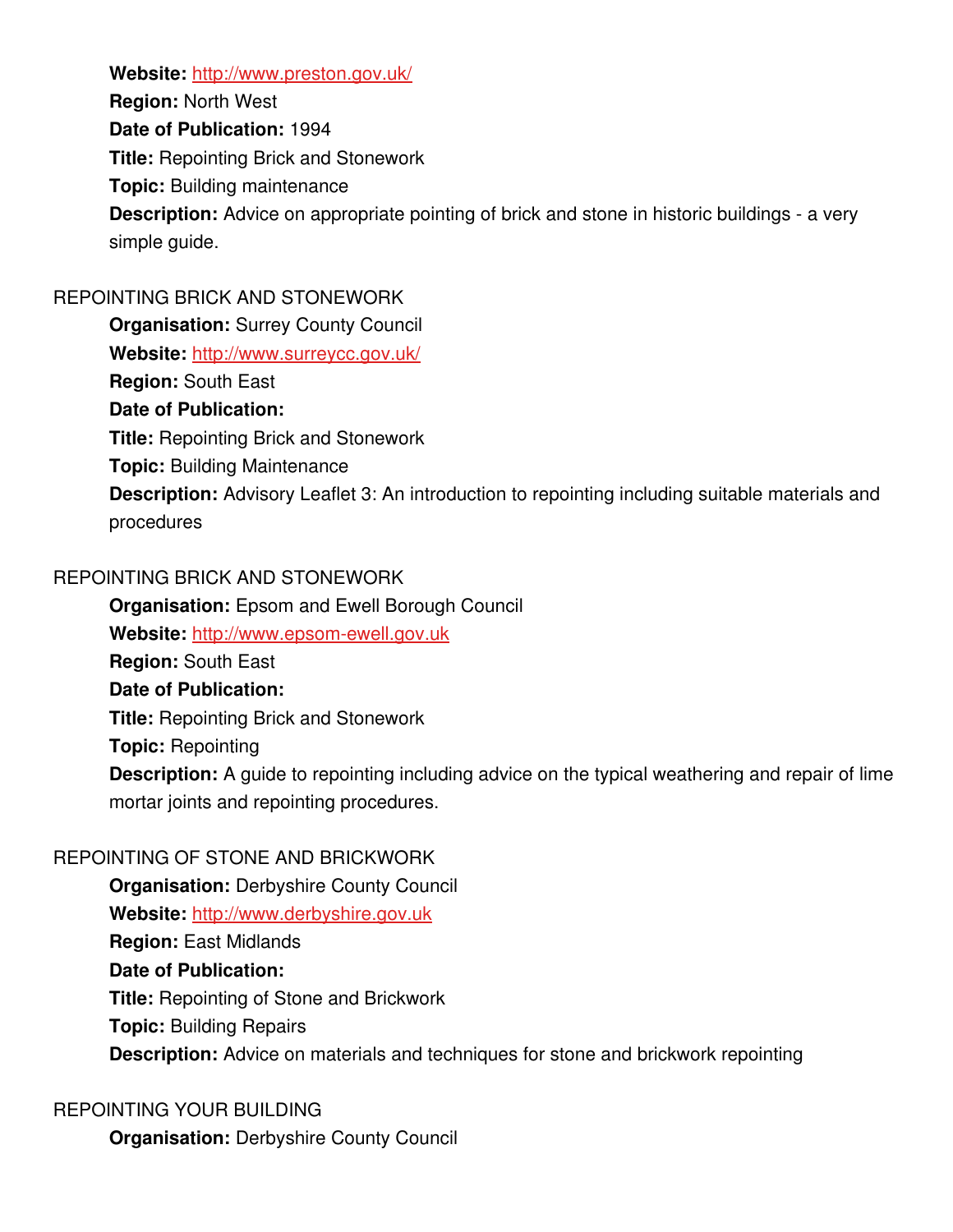**Website:** [http://www.derbyshire.gov.uk](http://www.derbyshire.gov.uk/)

**Region:** East Midlands **Date of Publication: Title:** Repointing Your Building **Topic:** Conservation **Description:** Advice on material and techniques for stonework repointing.

#### THE REPOINTING OF BRICK & STONE

**Organisation:** Liverpool City Council **Website:** [http://www.liverpool.gov.uk](http://www.liverpool.gov.uk/) **Region:** North West **Date of Publication:** 1996 **Title:** The Repointing of Brick & Stone **Topic:** Building Maintenance **Description:** A 'how to leaflet' that outlines principles and techniques and recommended spec.

### **16. ROOF MATERIALS**

COTSWOLD STONE SLATE ROOFING **Organisation: Tewkesbury Borough Council Website:** <http://www.tewkesburybc.gov.uk/> **Region:** South West **Date of Publication:** 2004 **Title:** Cotswold Stone Slate Roofing **Topic:** Technical guidance **Description:** Guide to use and sourcing of stone slate, and traditional roofing techniques

### DERBYSHIRE STONE SLATE ROOFS

**Organisation:** Derbyshire County Council **Website:** [http://www.derbyshire.gov.uk](http://www.derbyshire.gov.uk/) **Region:** East Midlands **Date of Publication:** 1996 **Title:** Derbyshire Stone Slate Roofs **Topic:** Technical Advice **Description:** Technical advice and model specification for Derbyshire stone slate roofs

SPECIFICATION NOTES FOR BLUE SLATE ROOFING **Organisation:** Peak District National Park Authority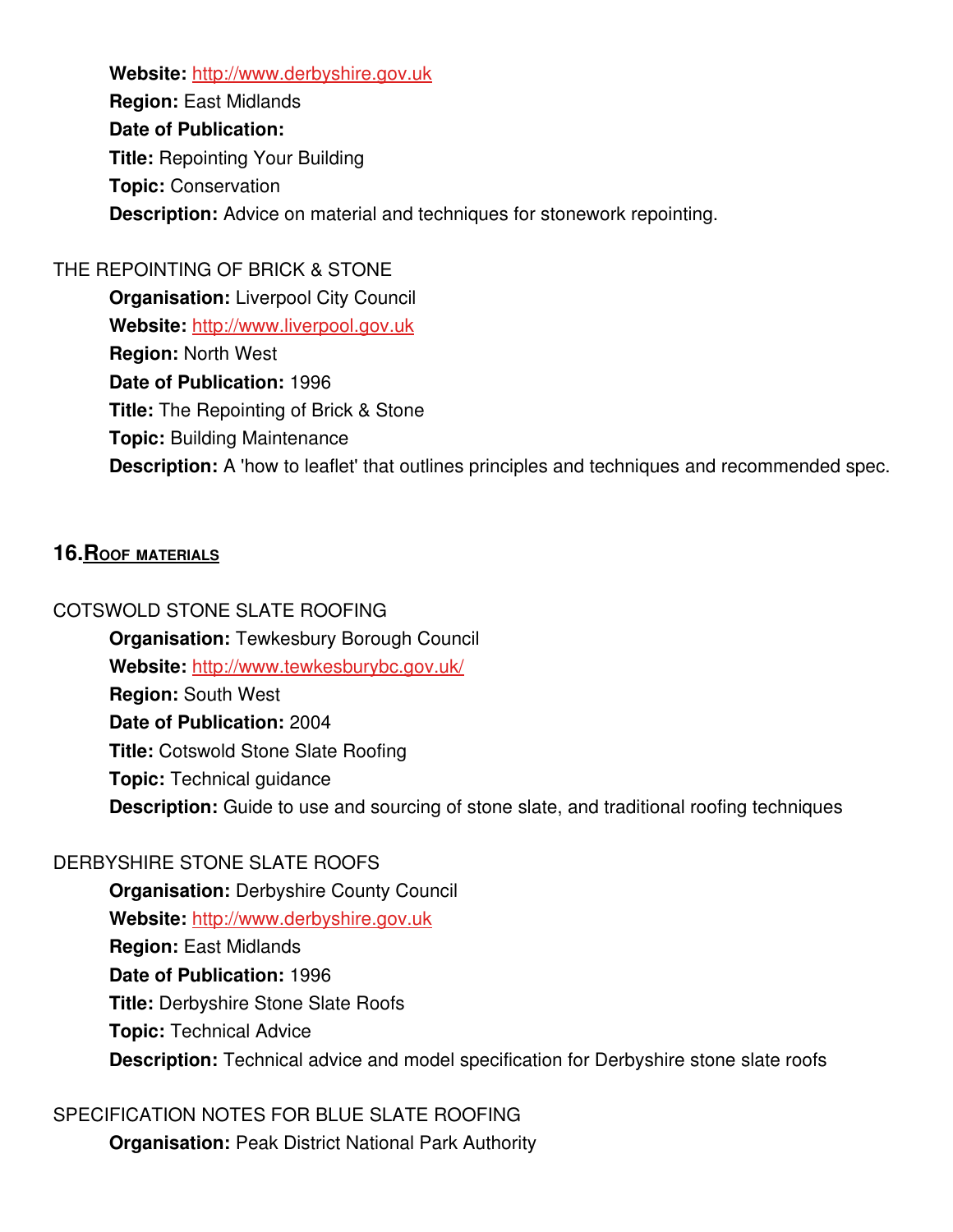**Website:** <http://www.peakdistrict.org/>

**Region:** Yorkshire **Date of Publication:** Jun 2003 **Title:** Specification Notes for Blue Slate Roofing **Topic:** Building Materials **Description:** Guidance on conserving historic buildings with blue slate roofing.

## SPECIFICATION NOTES FOR STAFFORDSHIRE BLUE TILE ROOFING

**Organisation:** Peak District National Park Authority **Website:** <http://www.peakdistrict.org/> **Region:** Yorkshire **Date of Publication:** Mar 2000 **Title:** Specification Notes for Staffordshire Blue Tile Roofing **Topic:** Building Materials **Description:** Guidance on conserving historic buildings using Staffordshire Blue Tile roofing

## SPECIFICATION NOTES FOR STONE SLATE ROOFING

**Organisation:** Peak District National Park Authority **Website:** <http://www.peakdistrict.org/> **Region:** Yorkshire **Date of Publication:** Oct 1999 **Title:** Specification Notes for Stone Slate Roofing **Topic:** Building Materials **Description:** Information & guidance on conserving historic buildings with stone slate roofs

## **17. ROOF REPAIR**

CONSERVATION ADVICE NO. 5 - ROOF COVERINGS **Organisation:** Mid Suffolk District Council **Website:** [http://www.midsuffolk.gov.uk](http://www.midsuffolk.gov.uk/) **Region:** East of England **Date of Publication:** 1997 **Title:** Conservation Advice No. 5 - Roof Coverings **Topic:** Building Maintenance **Description:** Provides advice on thatch, pantile and plain tiles and the best way to repair them on historic buildings

ROOF REPAIRS IN HISTORIC BUILDINGS **Organisation:** Surrey County Council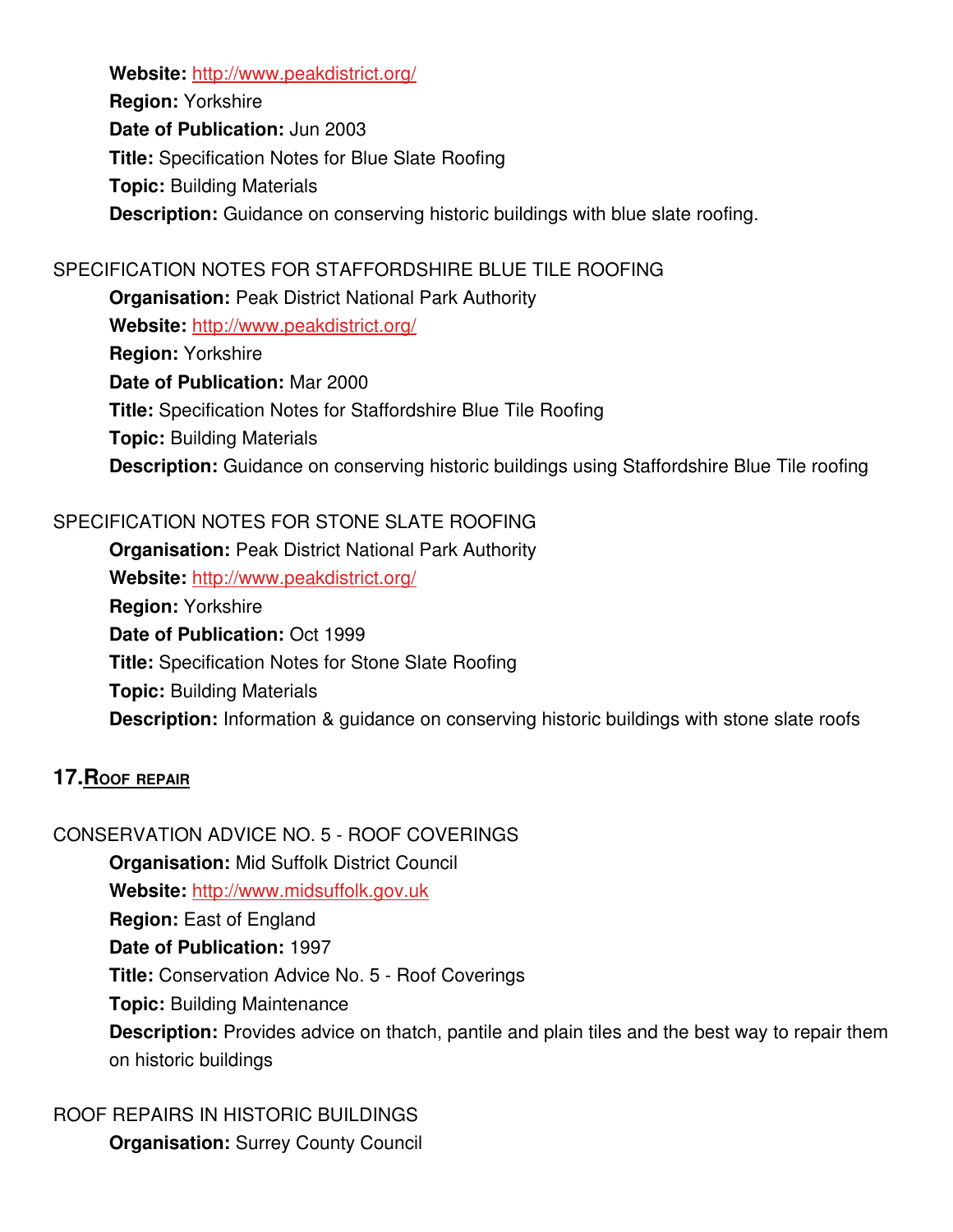Website: <http://www.surreycc.gov.uk/>

**Region:** South East **Date of Publication: Title:** Roof Repairs in Historic Buildings

**Topic:** Building Maintenance

**Description:** Advisory Leaflet 5: An introduction to repairing roofs of historic buildings including information on how to identify roof types.

## ROOF REPAIRS TO HISTORIC BUILDINGS

**Organisation:** Epsom and Ewell Borough Council Website: http://www.epsom-ewell.gov.uk **Region:** South East **Date of Publication: Title:** Roof Repairs to Historic Buildings **Topic:** Historic Buildings **Description:** A guide to roof repair in historic buildings including how to identify your roof type, when to repair and how.

### ROOFS A CONSERVATION GUIDE

**Organisation:** North Tyneside Council **Website:** [http://www.northtyneside.gov.uk](http://www.northtyneside.gov.uk/) **Region:** North East **Date of Publication:** 2001 **Title: Roofs - A Conservation Guide Topic:** Building Maintenance **Description:** Advice on general maintenance and repair of traditional roofs and on the design of extensions or new work in sensitive settings

## ROOFS ON HISTORIC BUILDINGS

**Organisation: Portsmouth City Council Website:** <http://www.portsmouth.gov.uk/> **Region:** South East **Date of Publication:** Sept 1998 **Title:** Roofs on Historic Buildings **Topic:** Building Maintenance **Description:** A general guide to the appropriate works and materials to use on the roofs of historic buildings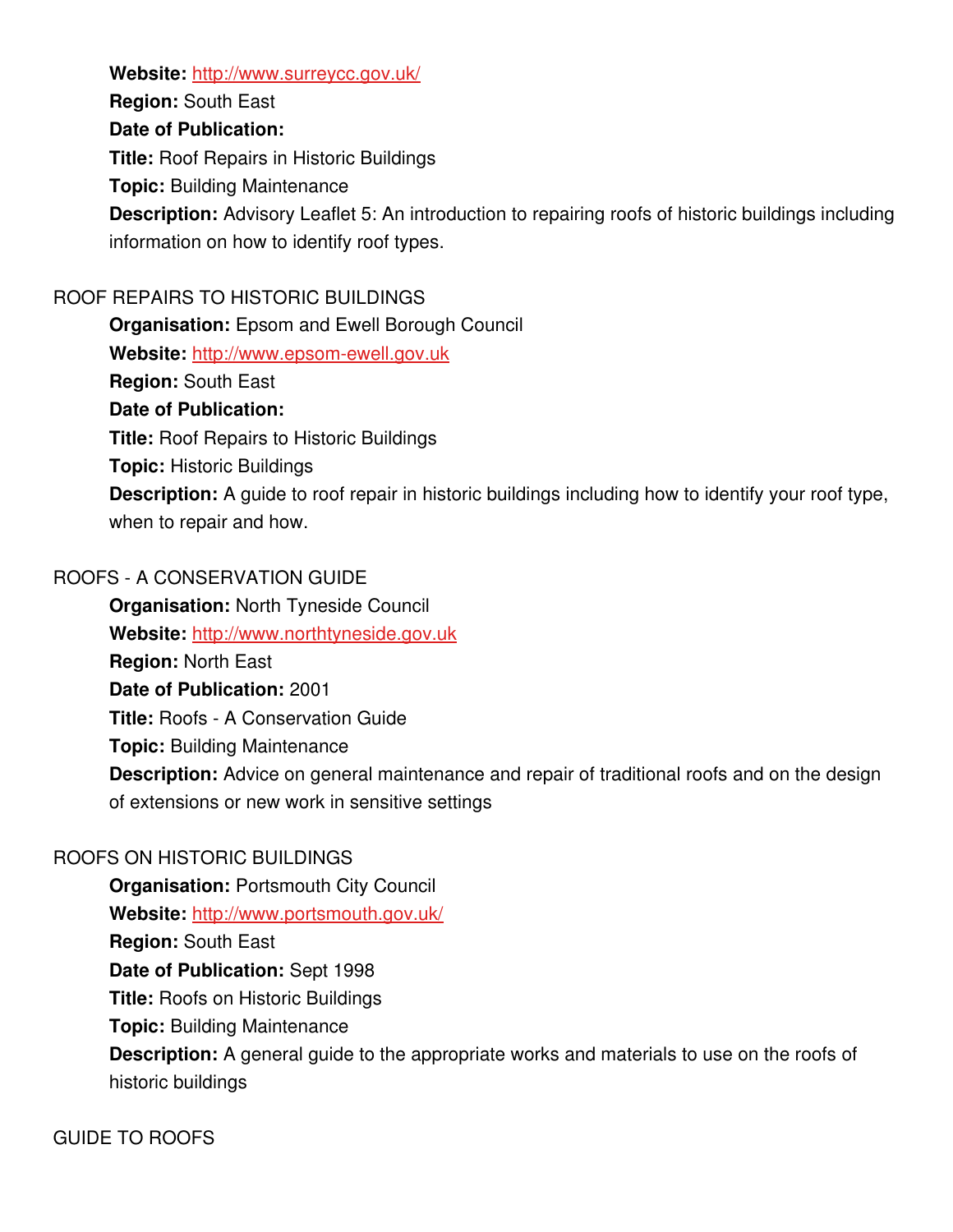**Organisation:** Melton Borough Council **Website:** [http://www.melton.gov.uk](http://www.melton.gov.uk/) **Region:** East Midlands **Date of Publication: Title:** Guide to Roofs **Topic: Description:** Conservation Advice Leaflet No. 5 - provides advice and quidance

### BUILDING AND MAINTENANCE GUIDE 6: ROOF REPAIR AND MAINTENANCE

**Organisation:** London Borough of Islington

**Website:** [http://www.islington.gov.uk](http://www.islington.gov.uk/)

**Region:** London

#### **Date of Publication:**

**Title:** Building and Maintenance Guide 6: Roof Repair and Maintenance

**Topic:** Building Maintenance

**Description:** A guide to traditional domestic roof repairs.

### HISTORIC BUILDINGS: TILE AND SLATE ROOFING

**Organisation: New Forest District Council Website:** [http://www.nfdc.gov.uk](http://www.nfdc.gov.uk/) **Region:** South East **Date of Publication:** 1998 **Title:** Historic Buildings: Tile and Slate Roofing **Topic:** Historic Buildings **Description:** A provides an information on the history, problems and methods of repair

### HISTORIC BUILDINGS: TIMBER FRAMES AND ROOFS

**Organisation:** New Forest District Council **Website:** [http://www.nfdc.gov.uk](http://www.nfdc.gov.uk/) **Region:** South East **Date of Publication:** 1998 **Title:** Historic Buildings: Timber Frames and Roofs **Topic:** Historic Buildings **Description:** A provides an introduction timber frames and roofs including information on various types, the damage that occurs and how to repair it.

### **18. SUSTAINABLE BUILDING**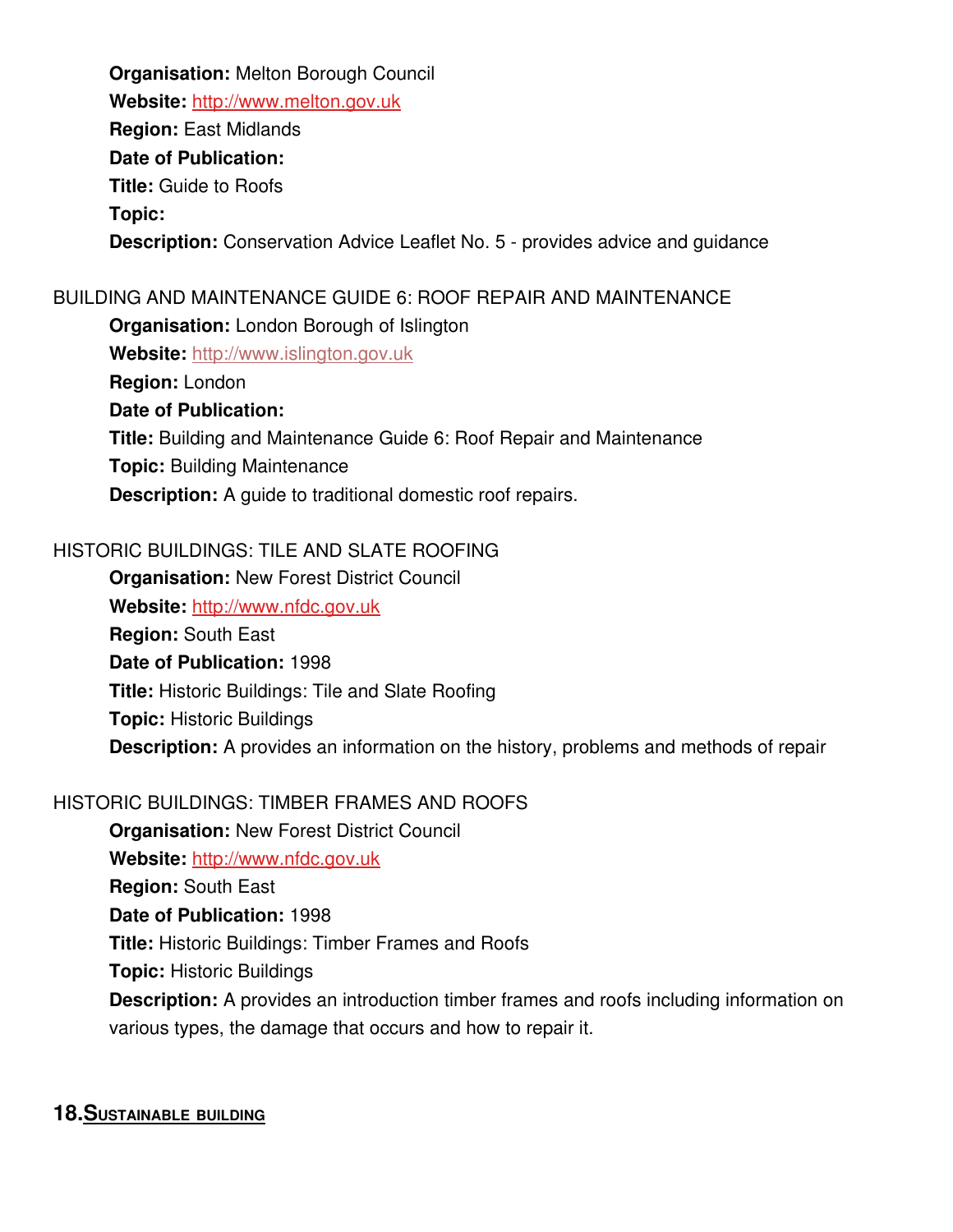### GREEN BUILDING MATERIALS

**Organisation:** Peak District National Park Authority **Website:** <http://www.peakdistrict.org/> **Region:** Yorkshire **Date of Publication:** 1999 **Title:** Green Building Materials **Topic:** Building Materials **Description:** Sustainability issues when specifying building materials

## SOLAR POWER IN BUILDINGS

**Organisation:** Melton Borough Council **Website:** [http://www.melton.gov.uk](http://www.melton.gov.uk/) **Region:** East Midlands **Date of Publication: Title:** Solar Power in Buildings **Topic:** Solar Power **Description:** Conservation Advice Leaflet No. 10 - provides advice and quidance

# **19. STONE**

### DESIGN GUIDE FOR STONEWORK REPAIRS

**Organisation:** Alnwick District Council **Website:** [http://www.alnwick.gov.uk](http://www.alnwick.gov.uk/) **Region:** North East **Date of Publication:** 1997 **Title:** Design guide for stonework repairs **Topic:** Materials: Stone **Description:** Aims to improve quality of stonework repairs and renovations. Repair, cleaning, repointing, mortars, good and bad practice

### REPAIR AND MAINTENANCE OF STONE BUILDINGS

**Organisation:** Epsom and Ewell Borough Council Website: http://www.epsom-ewell.gov.uk **Region:** South East **Date of Publication: Title:** Repair and Maintenance of Stone Buildings **Topic:** Stone Buildings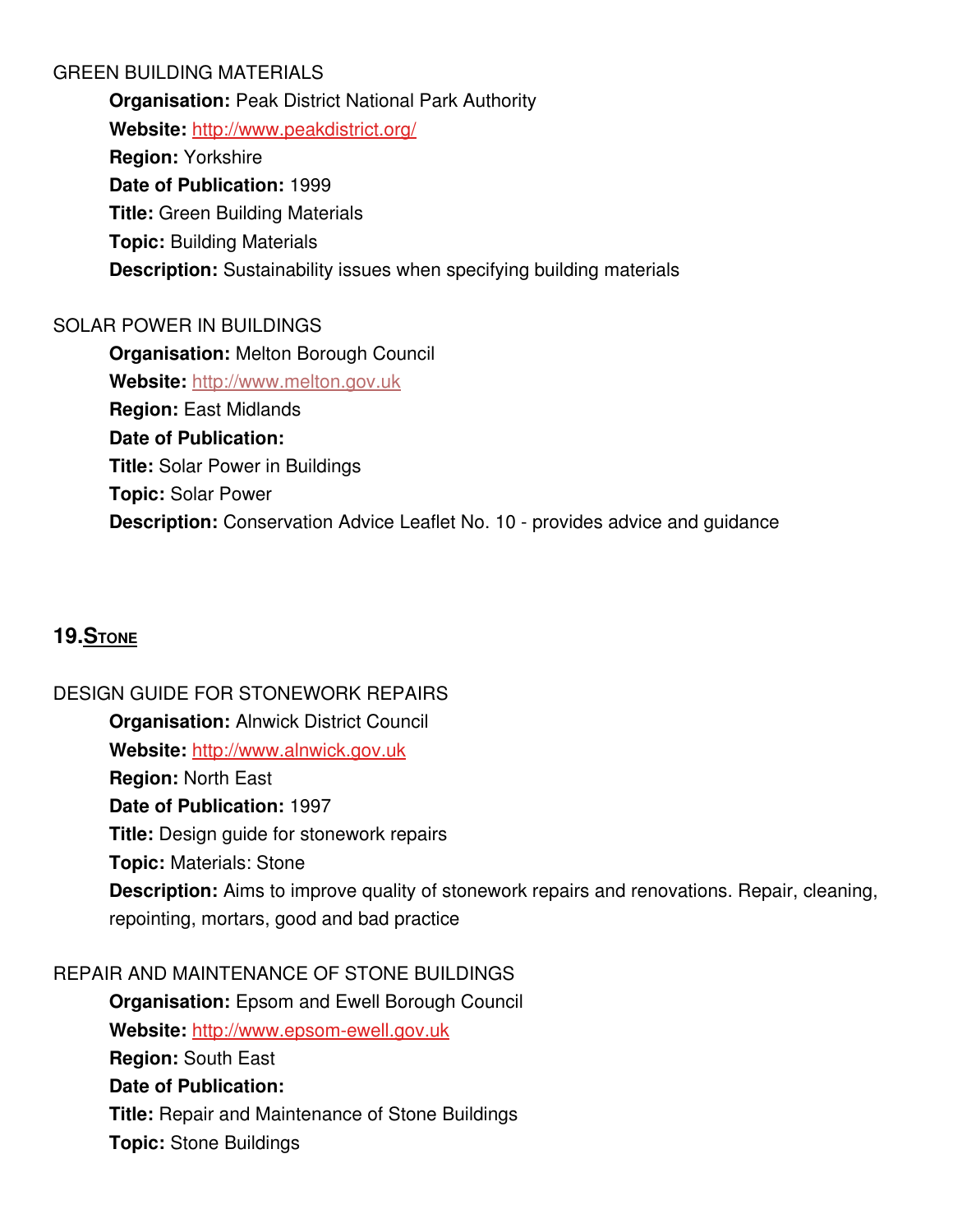**Description:** A guide to the sympathetic repair of stone buildings and includes advice on how to maintain the building to prevent future problems.

### REPAIRS AND MAINTENANCE OF STONE BUILDINGS

**Organisation: Surrey County Council** Website: <http://www.surreycc.gov.uk/> **Region:** South East **Date of Publication: Title:** Repairs and Maintenance of Stone Buildings **Topic:** Building Maintenance **Description:** Advisory Leaflet 9: An introduction to the appropriate methods of repairing stone buildings.

### SOURCES OF BUILDING STONE FOR USE IN DERBYSHIRE

**Organisation:** Derbyshire County Council **Website:** [http://www.derbyshire.gov.uk](http://www.derbyshire.gov.uk/) **Region:** East Midlands **Date of Publication:** 1999 **Title:** Sources of Building Stone for use in Derbyshire **Topic:** Building Materials **Description:** A schedule of quarries in and around Derbyshire which can supply suitable stone for building and landscaping.

## **20. STRUCTURAL**

### BUILDING AND MAINTENANCE GUIDE 8: STRUCTURAL ALTERATIONS IN OLD BUILDINGS **Organisation:** London Borough of Islington

**Website:** [http://www.islington.gov.uk](http://www.islington.gov.uk/)

**Region:** London

### **Date of Publication:**

**Title:** Building and Maintenance Guide 8: Structural Alterations in Old Buildings

**Topic:** Building Maintenance

**Description:** A guide for altering old houses including the risks and the building regulations that apply.

### THE PROTECTION OF HISTORIC BUILDINGS

**Organisation:** City of Westminster **Website:** <http://www.westminster.gov.uk/>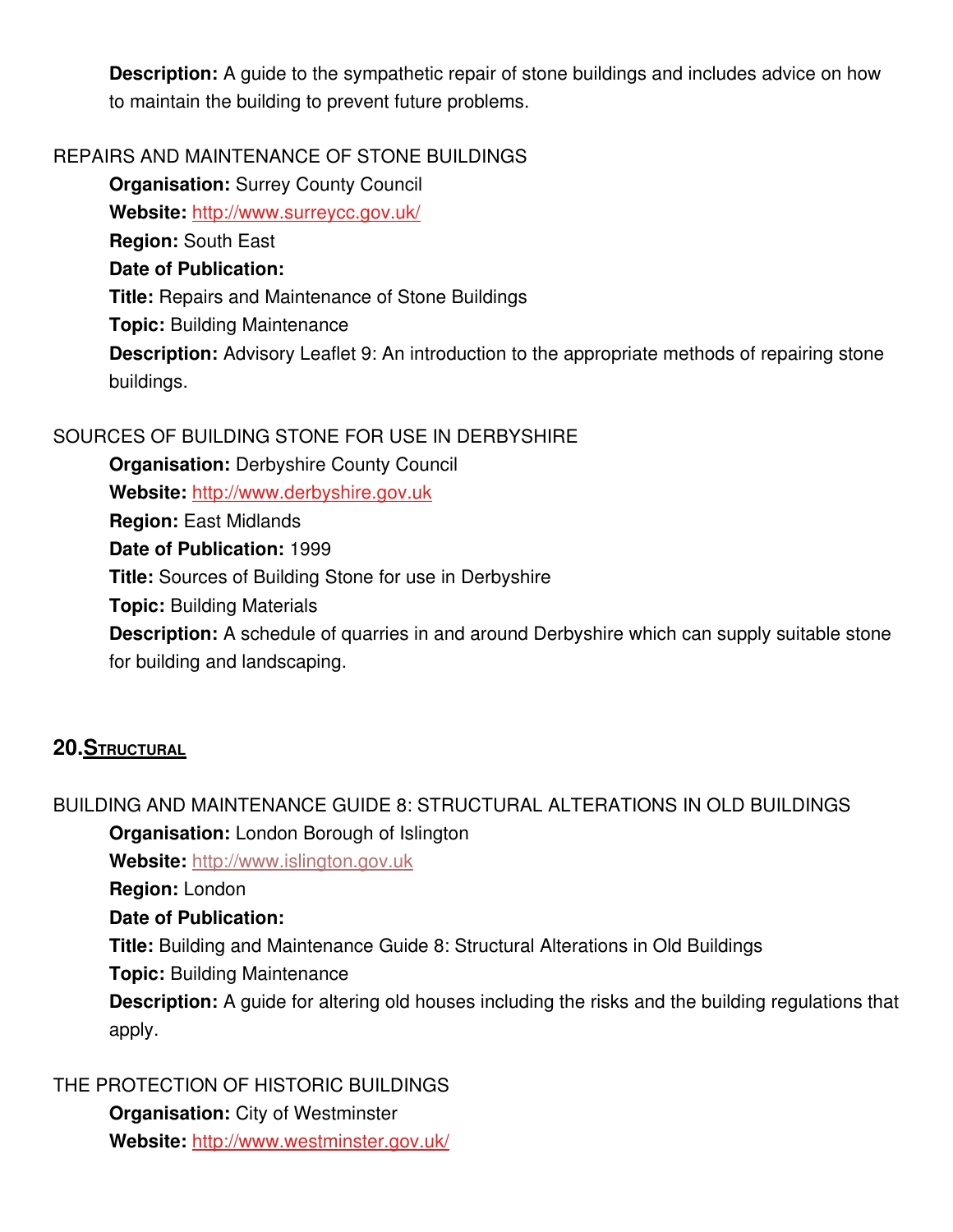**Region:** London **Date of Publication:** March 2000 **Title:** The Protection of Historic Buildings **Topic:** Building Maintenance **Description:** A guide to structural alterations including information on Council policies, legislation and historic buildings at risk

## **21. Тнатсн**

### GUIDE TO THATCH

**Organisation:** South Somerset District Council **Website:** <http://www.southsomerset.gov.uk/> **Region:** South West **Date of Publication: Title:** Guide to Thatch **Topic:** Materials: Thatch **Description:** General guide to thatch

## HISTORIC BUILDINGS: THATCH AND THATCHING

**Organisation:** New Forest District Council **Website:** [http://www.nfdc.gov.uk](http://www.nfdc.gov.uk/) **Region:** South East **Date of Publication:** 1998 **Title:** Historic Buildings: Thatch and Thatching **Topic:** Historic Buildings **Description:** A provides an introduction thatching including the different types and the materials used.

### **RE-THATCHING**

**Organisation:** Kennet District Council **Website:** [http://www.kennet.gov.uk](http://www.kennet.gov.uk/) **Region:** South West **Date of Publication:** 1998 **Title: Re-thatching Topic:** Thatching **Description:** Provides guidance and policy for thatching.

### SPG THATCHING IN BABERGH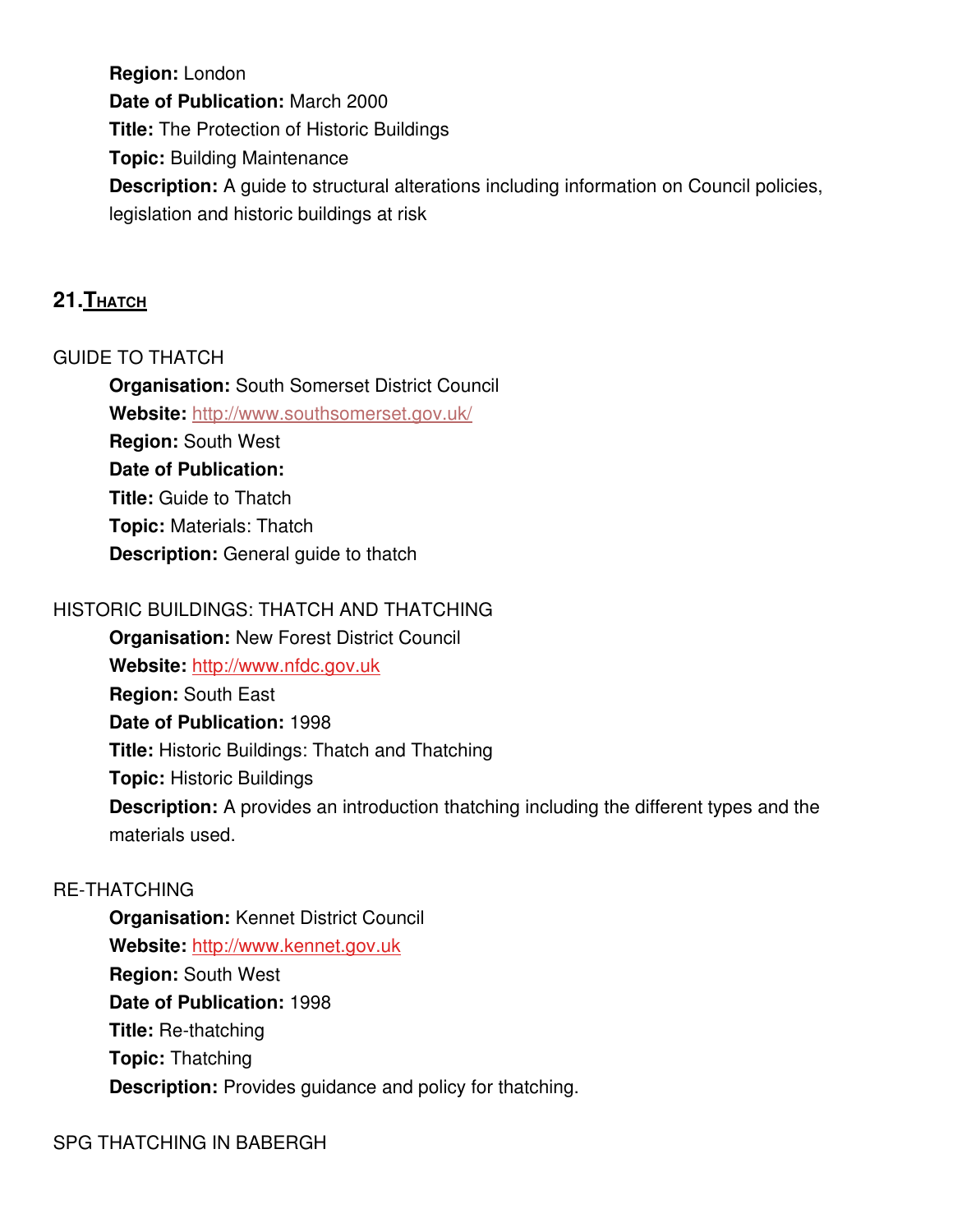**Organisation:** Babergh District Council **Website:** [http://www.babergh.gov.uk](http://www.babergh.gov.uk/) **Region:** East of England **Date of Publication:** 1997 **Title:** SPG Thatching in Babergh **Topic:** Roof Thatching **Description:** The use of different types of thatch in the district

### THATCH IN DEVON

**Organisation: Devon County Council** 

**Website:** [http://www.devon.gov.uk](http://www.devon.gov.uk/)

**Region:** South West

**Date of Publication:** March 2003

**Title:** Thatch in Devon

**Topic:** Thatching Methods

**Description:** A guide to thatching methods including guidance on listed buildings, building regulations and the laws that apply.

### THATCH IN HAMPSHIRE: SUSTAINING A TRADITION

**Organisation:** Hampshire County Council

**Website:** [http://www.hants.gov.uk](http://www.hants.gov.uk/)

**Region:** South East

### **Date of Publication:**

**Title:** Thatch in Hampshire: Sustaining a Tradition

**Topic:** Thatching

**Description:** Provides information on the history and characteristics of thatching, maintenance and repair of thatched buildings and the future of thatching.

### **THATCHING**

**Organisation:** Broadland District Council **Website:** [http://www.broadland.gov.uk](http://www.broadland.gov.uk/) **Region:** East of England **Date of Publication:** 1993 **Title:** Thatching **Topic:** Thatching **Description:** A guide to the craft of thatching and the materials used.

### **THATCHING**

**Organisation:** South Northamptonshire Council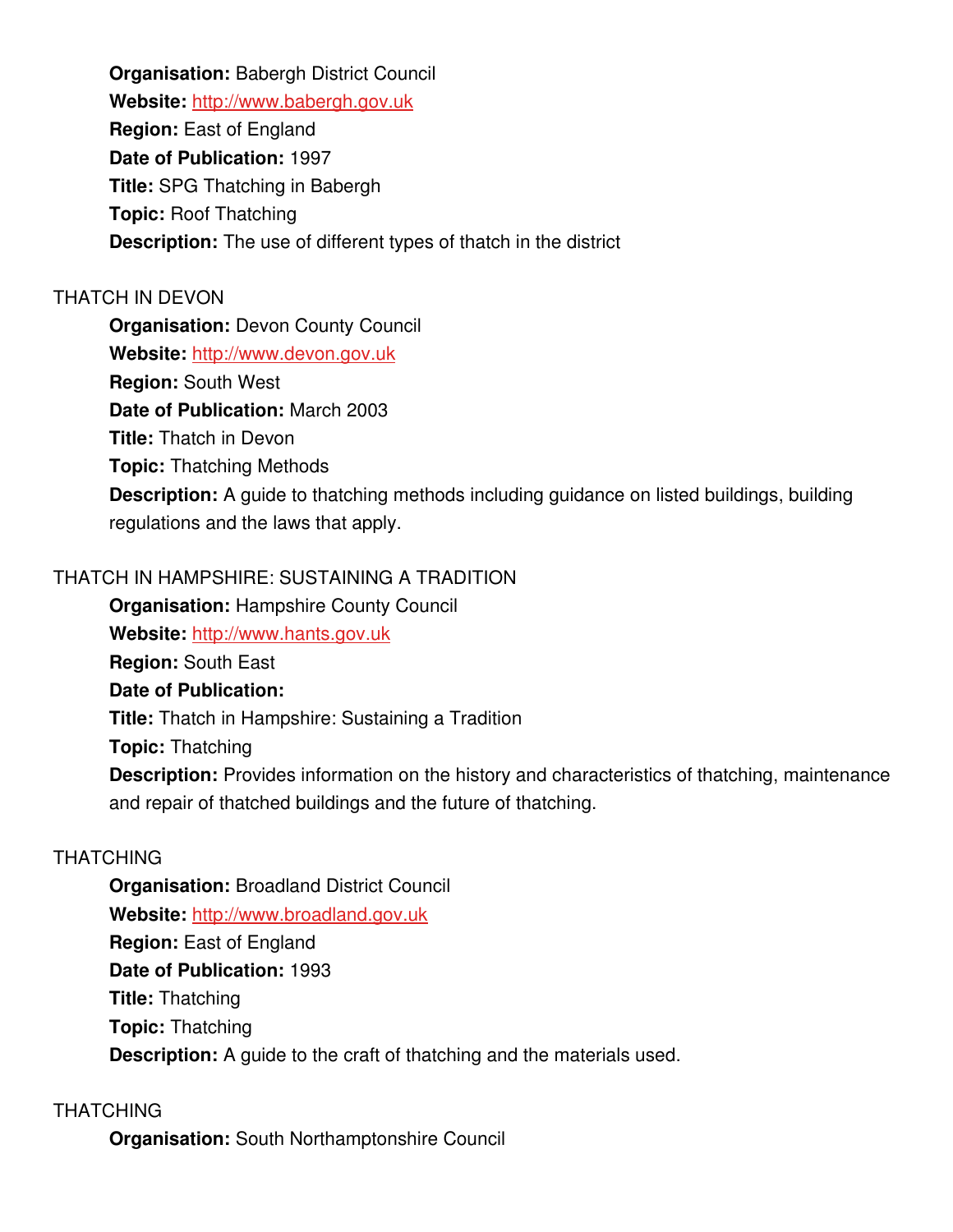**Website:** <http://www.southnorthants.gov.uk/>

**Region:** East Midlands

**Date of Publication:** 1996

**Title:** Thatching

**Topic:** Building Maintenance

**Description:** Provides information on the Councils thatching policy, types of thatching and building regulations as well as general information.

# **22. TIMBER**

BUILDING AND MAINTENANCE GUIDE 15: CONSERVING HISTORIC TIMBER IN BUILDINGS **Organisation:** London Borough of Islington

**Website:** [http://www.islington.gov.uk](http://www.islington.gov.uk/)

**Region:** London

**Date of Publication:**

**Title:** Building and Maintenance Guide 15: Conserving Historic Timber in Buildings

**Topic:** Building Maintenance

**Description:** An introductory guide to the repair of historic timber

## PRESERVATION & REPAIR OF TIMBER FRAMED BUILDINGS

**Organisation: Epsom and Ewell** Website: http://www.epsom-ewell.gov.uk **Region:** South East **Date of Publication: Title:** Preservation & Repair of Timber Framed Buildings **Topic:** Timber Framed Buildings **Description:** A guide to the repair of timber framed building including identifying failures and the appropriate method of repairing them.

## PRESERVATION AND REPAIR OF TIMBER FRAMED BUILDINGS

**Organisation:** Surrey County Council

Website: <http://www.surreycc.gov.uk/>

**Region:** South East

### **Date of Publication:**

**Title:** Preservation and Repair of Timber Framed Buildings

**Topic:** Building Maintenance

**Description:** Advisory Leaflet 2: An introduction to the appropriate repair methods and materials for timber framed buildings.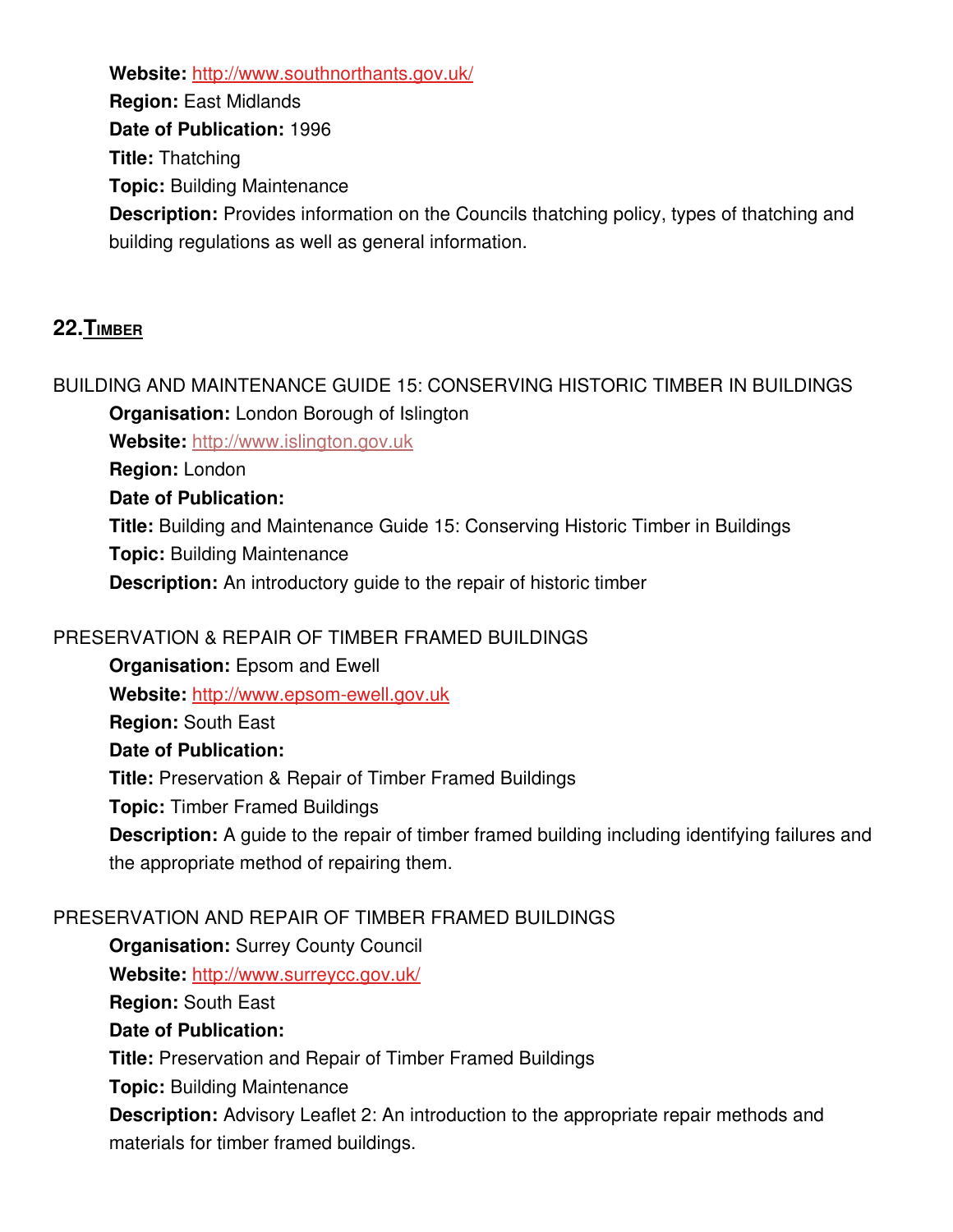#### WEATHERBOARDING

**Organisation: Essex County Council** Website: [http://www.essexcc.gov.uk](http://www.essexcc.gov.uk/) **Region:** East of England **Date of Publication:** 1998 **Title:** Weatherboarding **Topic:** Weatherboarding **Description:** Advice on the maintenance, repair and conservation of timber cladding on traditional houses and service buildings.

## **23. WINDOWS**

### BUILDING AND MAINTENANCE GUIDE 4: SASH WINDOWS

**Organisation:** London Borough of Islington

**Website:** [http://www.islington.gov.uk](http://www.islington.gov.uk/)

**Region:** London

#### **Date of Publication:**

**Title:** Building and Maintenance Guide 4: Sash Windows **Topic:** Building Maintenance **Description:** A guide to the repair of sash windows.

### BUILDING REGULATIONS AND WINDOWS

**Organisation:** Peak District National Park Authority **Website:** <http://www.peakdistrict.org/> **Region:** Yorkshire **Date of Publication:** 2002 **Title:** Building Regulations and Windows **Topic:** Building Regulations **Description:** How Part L affects historic buildings. Considers how to improve the thermal efficiency of traditional windows without compromising their appearance.

### CONSERVATION AND RENEWAL OF TIMBER WINDOWS

**Organisation:** Wyre Forest District Council **Website:** <http://www.wyreforestdc.gov.uk/> **Region:** West Midlands **Date of Publication:** 1998 **Title:** Conservation and Renewal of Timber Windows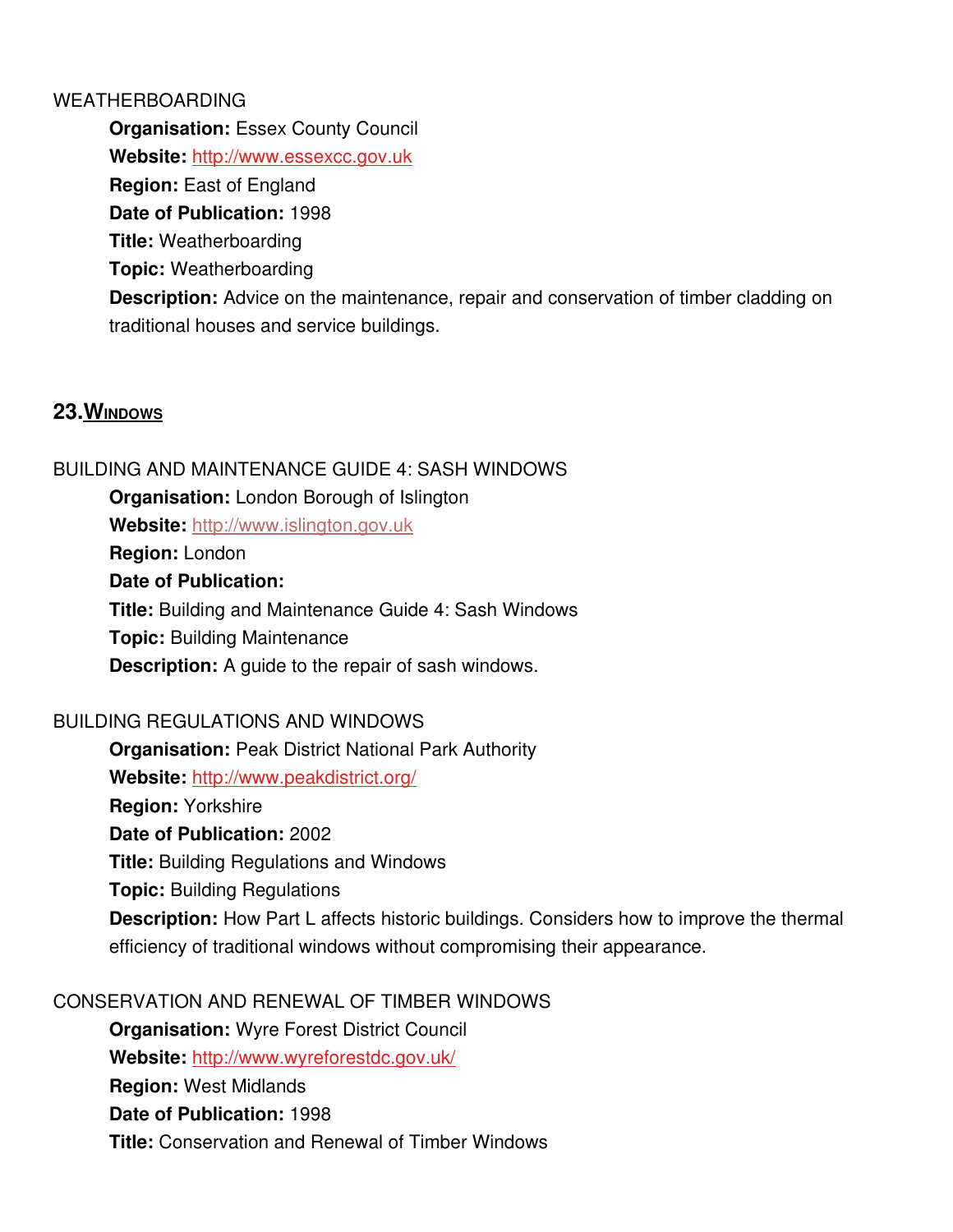**Topic:** Building Maintenance **Description:** Information on timber windows

## CONSERVING YOUR HISTORIC BUILDING: BUILDING REGULATIONS AND WINDOWS

**Organisation: Gateshead Council** 

**Website:** [http://www.gateshead.gov.uk](http://www.gateshead.gov.uk/)

**Region:** North East

**Date of Publication:** 2003

**Title:** Conserving your Historic Building: building Regulations and Windows

**Topic:** Building Conservation

**Description:** Provides basic advice encouraging the repair of historic windows. Also looks at the relationship between Part L of the Buildings Regulations and historic buildings.

## GUIDANCE NOTE: REPLACEMENT WINDOWS & DOORS

**Organisation:** Eden District Council **Website:** [http://www.eden.gov.uk](http://www.eden.gov.uk/) **Region:** North West **Date of Publication:** March 2004 **Title:** Guidance Note: Replacement Windows & Doors **Topic:** Building Regulations **Description:** A guide to the building regulations, planning and listed building consent regime for replacement windows and doors including some basic design guidance

### GUIDE TO WINDOWS

**Organisation:** Melton Borough Council **Website:** [http://www.melton.gov.uk](http://www.melton.gov.uk/) **Region:** East Midlands **Date of Publication: Title:** Guide to Windows **Topic:** Windows **Description:** Conservation Advice Leaflet No. 3 - provides advice and guidance.

## REPAIR AND REPLACEMENT OF HISTORIC WINDOWS AND DOORS

**Organisation: Preston City Council Website:** <http://www.preston.gov.uk/> **Region:** North West **Date of Publication:** 2003 **Title:** Repair and Replacement of Historic Windows and Doors **Topic:** Building Maintenance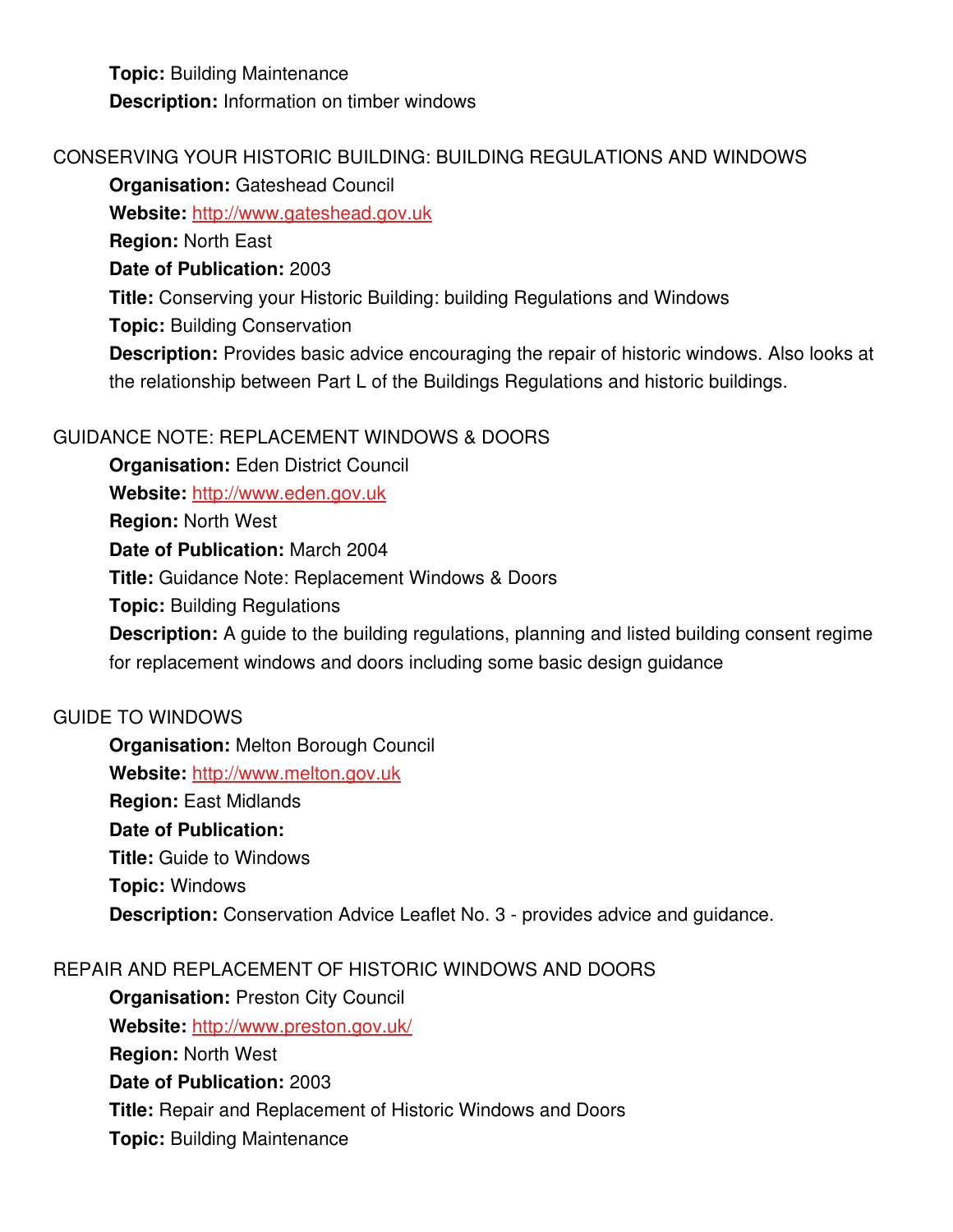**Description:** Design guidance on the repair and replacement of traditional windows and doors.

#### SASH WINDOWS: A DESIGN GUIDE

**Organisation:** Scarborough Borough Council

**Website:** <http://www.scarborough.gov.uk/>

**Region:** Yorkshire

**Date of Publication:** Oct 2002

**Title:** Sash Windows: A design guide

**Topic:** Doors and windows

**Description:** Guidance on approaches to repair or replacement of original sash windows.

### THE CONSERVATION AND RENEWAL OF TIMBER WINDOWS

**Organisation:** Essex County Council Website: [http://www.essexcc.gov.uk](http://www.essexcc.gov.uk/) **Region:** East of England **Date of Publication:** 2000 **Title:** The Conservation and Renewal of Timber Windows **Topic:** Timber Windows **Description:** A guide to the history of windows, the issues surrounding their repair and replacement, and the methods of repair and thermal improvement

### THE CONSERVATION AND RENEWAL OF TIMBER WINDOWS

**Organisation:** Redditch Borough Council **Website:** <http://redditch.whub.org.uk/home/rbcindex.htm> **Region:** West Midlands **Date of Publication:** 2000 **Title:** The Conservation and Renewal of Timber Windows **Topic:** Building Maintenance **Description:** Guidance on the repair of timber windows

### TIMBER WINDOWS: CONSERVATION AND REPAIR

**Organisation:** East Dorset District Council **Website:** [http://www.dorsetforyou.com](http://www.dorsetforyou.com/) **Region:** South West **Date of Publication:** 2004 **Title:** Timber Windows: Conservation and Repair **Topic:** Timber Windows **Description:** A guide to the historical development of timber windows, the planning control, maintenance & repair and thermal improvements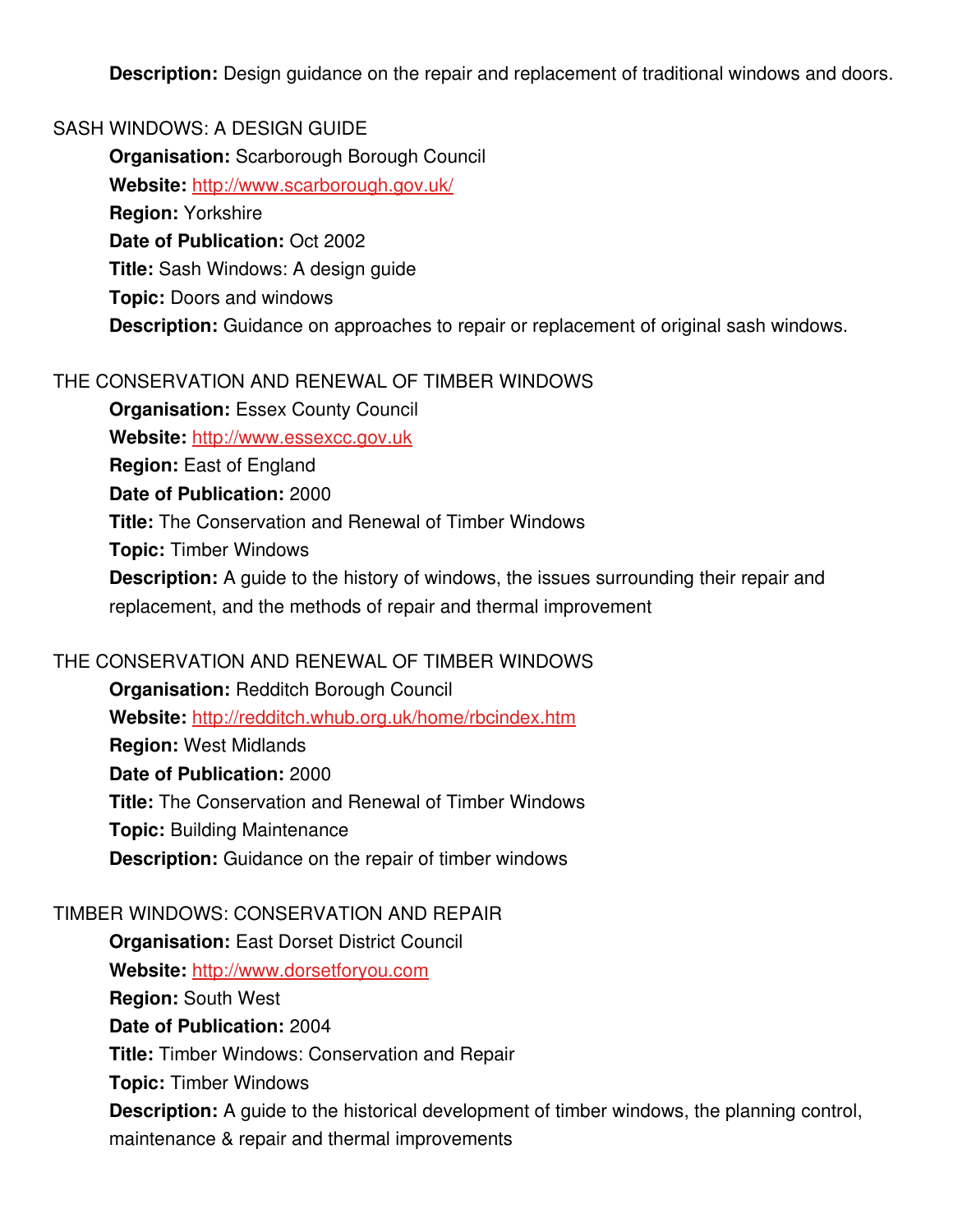### TRADITIONAL CASEMENT WINDOWS

**Organisation:** Tewkesbury Borough Council **Website:** <http://www.tewkesburybc.gov.uk/> **Region:** South West **Date of Publication:** 2004 **Title:** Traditional Casement Windows **Topic:** Design Guide **Description:** Web-based guide to typical vernacular examples

#### TRADITIONAL DORMER WINDOWS

**Organisation:** Tewkesbury Borough Council **Website:** <http://www.tewkesburybc.gov.uk/> **Region:** South West **Date of Publication:** 2004 **Title:** Traditional Dormer Windows **Topic:** Design Guide **Description:** Web-based guide to typical vernacular examples

#### TRADITIONAL SASH WINDOWS

**Organisation:** Nottinghamshire County Council **Website:** [http://www.nottinghamshire.gov.uk](http://www.nottinghamshire.gov.uk/) **Region:** East Midlands **Date of Publication:** 1990s **Title:** Traditional Sash Windows **Topic:** Sash windows **Description:** A comprehensive guide to traditional sash windows including the history, maintenance and repair.

#### WINDOWS

**Organisation: Durham County Council Website:** [http://www.durham.gov.uk](http://www.durham.gov.uk/) **Region:** North East **Date of Publication: Title:** Windows **Topic:** Windows

**Description:** A comprehensive guide to windows including a history, glossary of terms, window types and advice on the repair, maintenance, draughtproofing and replacement of windows.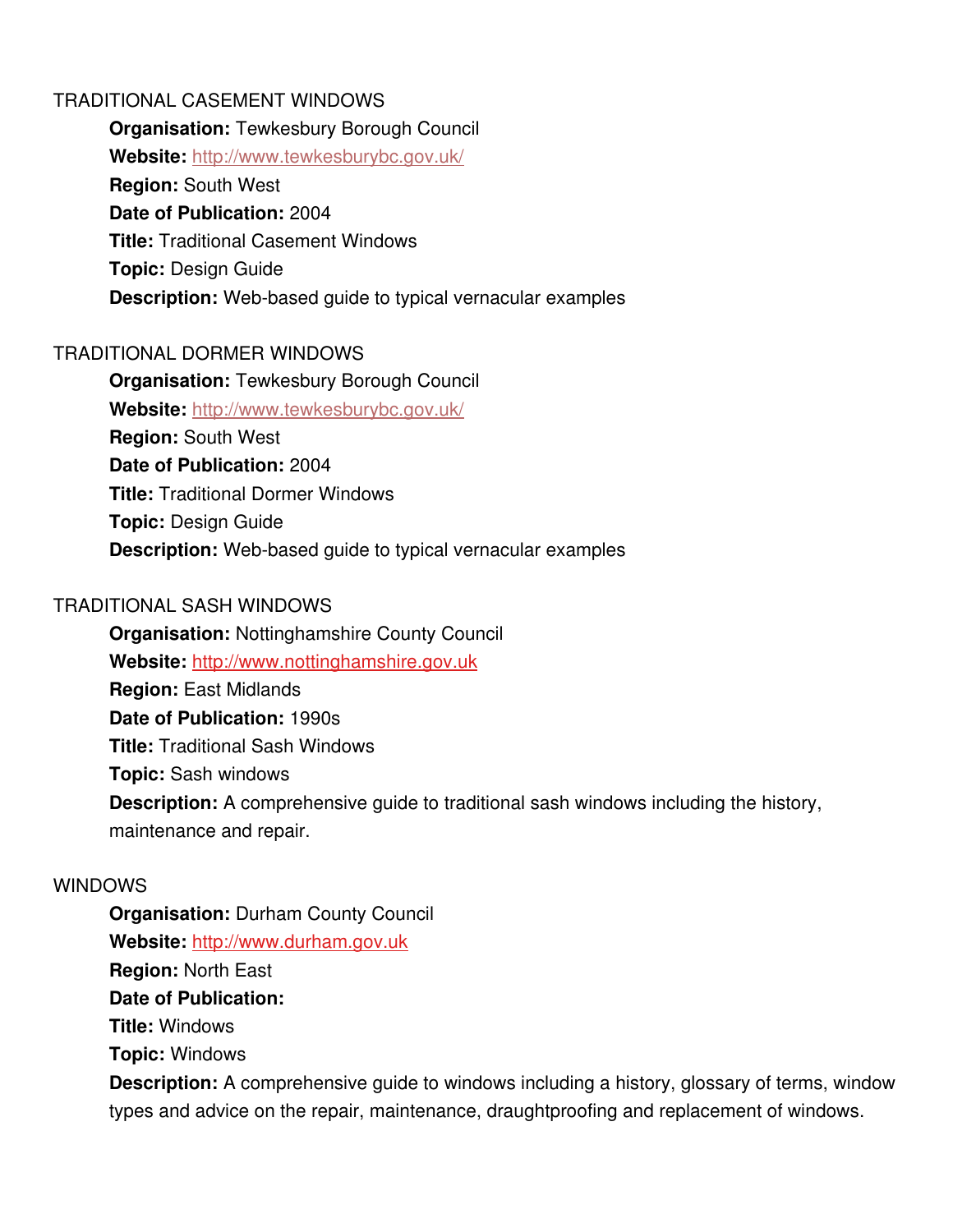### WINDOWS & DOORS GUIDANCE NOTES FOR TRADITIONAL PROPERTIES

**Organisation:** South Lakeland District Council

**Website:** <http://www.southlakeland.gov.uk/>

**Region:** North West

## **Date of Publication:**

**Title:** Windows & Doors Guidance Notes for Traditional Properties

**Topic:** Building Maintenance

**Description:** Brief guidance on repairs and alterations of windows and doors in traditional properties in South Lakeland

## WINDOWS AND DOORS IN HISTORIC BUILDINGS

**Organisation: Cherwell District Council** Website: http://www.cherwell-dc.gov.uk **Region:** South East **Date of Publication:** 1993 **Title:** Windows and Doors in Historic Buildings **Topic:** Historic Buildings **Description:** A guide to the maintenance and repair of windows and doors in historic buildings

## WINDOWS IN HISTORIC BUILDINGS

**Organisation:** Epsom and Ewell Borough Council Website: http://www.epsom-ewell.gov.uk **Region:** South East **Date of Publication: Title:** Windows in Historic Buildings **Topic:** Historic Buildings **Description:** A guide to the repair and replacement of windows in historic buildings.

## WINDOWS IN HISTORIC BUILDINGS

**Organisation:** Surrey County Council **Website:** <http://www.surreycc.gov.uk/> **Region:** South East **Date of Publication: Title:** Windows in Historic Buildings **Topic:** Building Maintenance **Description:** Advisory Leaflet 4: An introduction to repairing and replacing windows in historic buildings

WINDOWS IN HISTORIC BUILDINGS